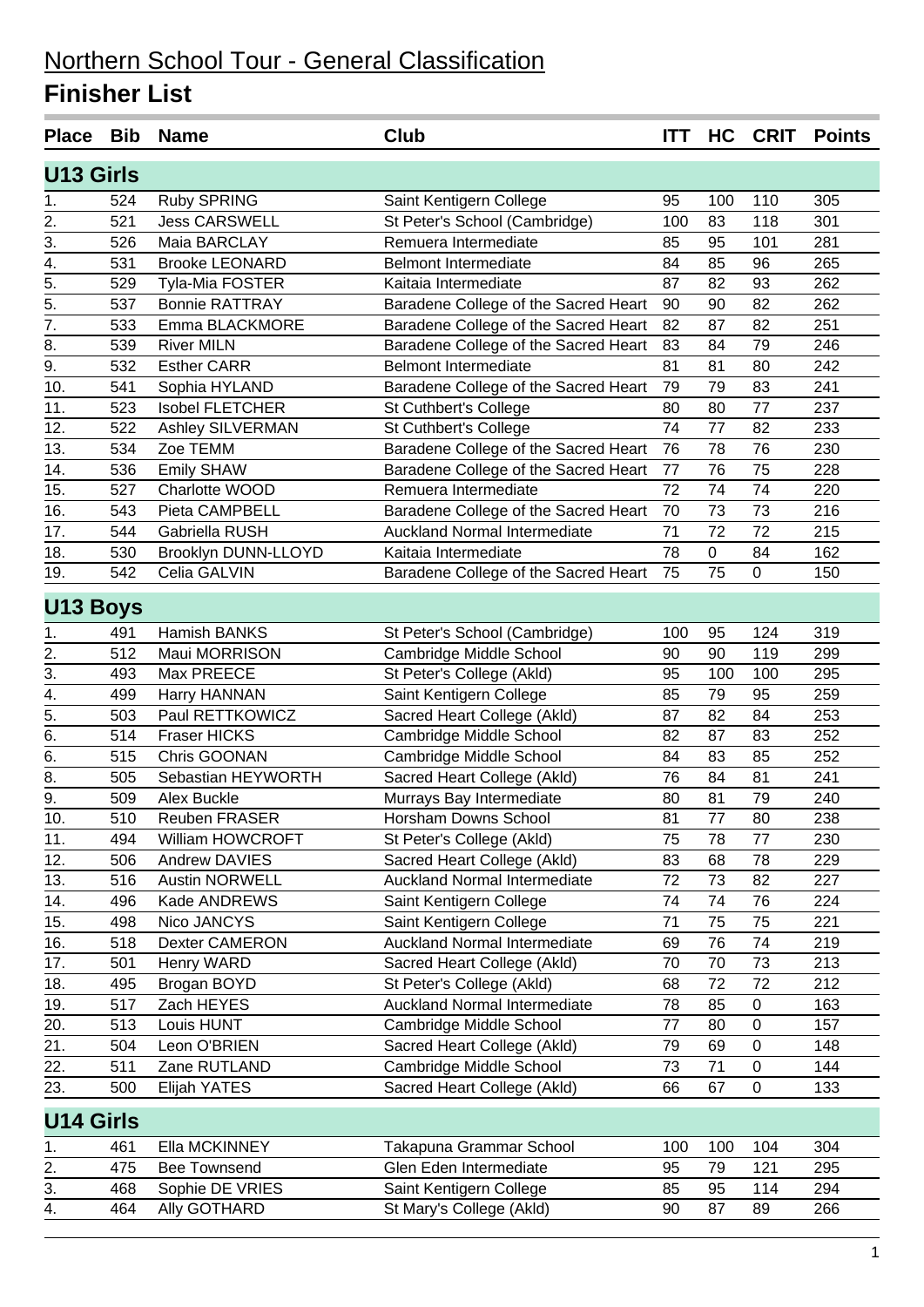| 467<br>Sophie SPENCER<br>263<br>5.<br>Saint Kentigern College<br>87<br>84<br>92<br>254<br>6.<br>481<br>Ella MORTON<br>Baradene College of the Sacred Heart<br>79<br>90<br>85<br>7.<br>479<br>Sadie WALKER<br>Baradene College of the Sacred Heart<br>75<br>84<br>243<br>84<br>8.<br>77<br>237<br>476<br>Georgie CHRISTIE<br>Epsom Girls Grammar School<br>80<br>80<br>9.<br><b>Charlotte CHAMBERLAIN</b><br>76<br>78<br>236<br>463<br>Takapuna Grammar School<br>82<br>$\overline{9}$ .<br>469<br>Finn BILSBOROUGH<br>74<br>81<br>236<br>Saint Kentigern College<br>81<br>462<br>72<br>83<br>79<br>234<br>11.<br>Lizzie CHAPMAN<br>Takapuna Grammar School<br>12.<br>70<br>233<br>478<br>Cambridge Middle School<br>80<br>83<br>Keisha Anderson<br>82<br>13.<br>487<br>Baradene College of the Sacred Heart<br>73<br>76<br>231<br><b>Gemma CARTER</b><br>14.<br>75<br>230<br>472<br>Kaitaia Intermediate<br>83<br>72<br>Crystal WIKAIRA<br>14.<br>477<br>Phoebe CARTER<br>Epsom Girls Grammar School<br>75<br>78<br>77<br>230<br>Baradene College of the Sacred Heart<br>76<br>73<br>74<br>16.<br>485<br>Niamh EVANS<br>223<br>222<br>17.<br>480<br>Baradene College of the Sacred Heart<br>74<br>77<br>71<br>Lydia STEVENS<br>18.<br>470<br>Kate WATERS<br>66<br>81<br>69<br>216<br>Remuera Intermediate<br>19.<br>Olive MCIVER<br>71<br>71<br>72<br>214<br>482<br>Baradene College of the Sacred Heart<br>20.<br>474<br>Aimee SARDELICH<br>Hautapu School (Cambridge)<br>69<br>67<br>73<br>209<br>21.<br>Baradene College of the Sacred Heart<br>207<br>486<br><b>Charlotte ELLIS</b><br>70<br>69<br>68<br>22.<br>483<br>Baradene College of the Sacred Heart<br>68<br>66<br>70<br>204<br>Eleanor INWOOD<br>23.<br>Emma CLIPSTONE<br>65<br>68<br>200<br>471<br>Murrays Bay Intermediate<br>67<br>24.<br>85<br>484<br>Alice HOPKINSON<br>Baradene College of the Sacred Heart<br>78<br>0<br>163<br><b>U14 Boys</b><br><b>August ELWORTHY</b><br>82<br>117<br>299<br>422<br>Takapuna Grammar School<br>100<br>1.<br>2.<br>421<br>James OCHTMAN-CORFE<br>95<br>70<br>123<br>288<br>Takapuna Grammar School<br>3.<br>446<br>Jaxson RUSSELL<br>84<br>95<br>94<br>273<br>Cambridge Middle School<br>4.<br>448<br>Matt DAVIS<br>85<br>267<br>Cambridge High School<br>90<br>92<br>$\overline{5}$ .<br>Joel DOUGLAS<br>87<br>265<br>437<br>Sacred Heart College (Akld)<br>85<br>93<br>$\overline{5}$ .<br>265<br>445<br><b>Hunter Brodie-Lees</b><br>Cambridge Middle School<br>83<br>100<br>82<br>$\overline{7}$ .<br>447<br><b>Blake BAILEY</b><br>Cambridge High School<br>87<br>81<br>82<br>250<br>8.<br>452<br>Auckland Normal Intermediate<br>77<br>242<br><b>Edward PAWSON</b><br>82<br>83<br>$\overline{9}$ .<br>443<br>Oli FISHER<br>72<br>84<br>240<br>King's College<br>84<br>10.<br>442<br>Rubin WHITELEY<br>79<br>79<br>78<br>Macleans College<br>236<br>St Paul's Collegiate (Hamilton)<br>11.<br>429<br>Isaac REAY<br>80<br>78<br>73<br>231<br>77<br>74<br>79<br>230<br>12.<br>423<br>St Peter's School (Cambridge)<br>Lewis JOHNSTON<br>13.<br>434<br>Hunter DONLEY<br>Saint Kentigern College<br>76<br>226<br>74<br>76<br>14.<br>432<br>Joseph KELLS<br>Saint Kentigern College<br>75<br>83<br>66<br>224<br>15.<br>453<br>Thomas MURRAY<br><b>Auckland Grammar School</b><br>73<br>75<br>75<br>223<br>Sam RACKHAM<br>72<br>74<br>222<br>16.<br>451<br><b>Auckland Normal Intermediate</b><br>76<br>17.<br>444<br>Hamilton Boys High School<br>67<br><b>Oliver DUNCAN</b><br>70<br>83<br>220<br>18.<br>428<br>Samuel CARTER<br>73<br>71<br>St Peter's College (Akld)<br>68<br>212<br>19.<br>St Peter's College (Akld)<br>72<br>424<br>Karlos NICKEL<br>65<br>63<br>200<br>19.<br>427<br>Joshua DE FRERE<br>St Peter's College (Akld)<br>66<br>64<br>70<br>200<br>21.<br>71<br>440<br>Luke TOLMIE<br>Murrays Bay Intermediate<br>59<br>68<br>198<br>22.<br>430<br>Joshua SUNKEL<br>Selwyn College<br>68<br>67<br>196<br>61<br>23.<br>426<br>Michael MAGNESS<br>St Peter's College (Akld)<br>62<br>58<br>69<br>189<br>24.<br>441<br>Jacob LEAN<br>Murrays Bay Intermediate<br>61<br>66<br>58<br>185<br>25.<br>William DALZIEL<br>57<br>57<br>65<br>179<br>454<br><b>ACG Parnell College</b><br>26.<br>449<br>Lewis BOWER<br><b>Belmont Intermediate</b><br>78<br>0<br>90<br>168<br>431<br>Nicholas PARKMAN<br>Saint Kentigern College<br>81<br>77<br>0<br>158<br>27.<br>28.<br>439<br>Thomas CLARK<br>Remuera Intermediate<br>69<br>80<br>$\pmb{0}$<br>149<br>29.<br>71<br>450<br>Jack TIPLADY<br><b>Belmont Intermediate</b><br>65<br>0<br>136<br>29.<br>James MULLHOLLAND<br>425<br>St Peter's College (Akld)<br>69<br>0<br>136<br>67 | <b>Place</b> | <b>Bib</b> | <b>Name</b> | <b>Club</b> | <b>ITT</b> | HC | <b>CRIT</b> | <b>Points</b> |
|-------------------------------------------------------------------------------------------------------------------------------------------------------------------------------------------------------------------------------------------------------------------------------------------------------------------------------------------------------------------------------------------------------------------------------------------------------------------------------------------------------------------------------------------------------------------------------------------------------------------------------------------------------------------------------------------------------------------------------------------------------------------------------------------------------------------------------------------------------------------------------------------------------------------------------------------------------------------------------------------------------------------------------------------------------------------------------------------------------------------------------------------------------------------------------------------------------------------------------------------------------------------------------------------------------------------------------------------------------------------------------------------------------------------------------------------------------------------------------------------------------------------------------------------------------------------------------------------------------------------------------------------------------------------------------------------------------------------------------------------------------------------------------------------------------------------------------------------------------------------------------------------------------------------------------------------------------------------------------------------------------------------------------------------------------------------------------------------------------------------------------------------------------------------------------------------------------------------------------------------------------------------------------------------------------------------------------------------------------------------------------------------------------------------------------------------------------------------------------------------------------------------------------------------------------------------------------------------------------------------------------------------------------------------------------------------------------------------------------------------------------------------------------------------------------------------------------------------------------------------------------------------------------------------------------------------------------------------------------------------------------------------------------------------------------------------------------------------------------------------------------------------------------------------------------------------------------------------------------------------------------------------------------------------------------------------------------------------------------------------------------------------------------------------------------------------------------------------------------------------------------------------------------------------------------------------------------------------------------------------------------------------------------------------------------------------------------------------------------------------------------------------------------------------------------------------------------------------------------------------------------------------------------------------------------------------------------------------------------------------------------------------------------------------------------------------------------------------------------------------------------------------------------------------------------------------------------------------------------------------------------------------------------------------------------------------------------------------------------------------------------------------------------------------------------------------------------------------------------------------------------------------------------------------------------------------------------------------------------------------------------------------------|--------------|------------|-------------|-------------|------------|----|-------------|---------------|
|                                                                                                                                                                                                                                                                                                                                                                                                                                                                                                                                                                                                                                                                                                                                                                                                                                                                                                                                                                                                                                                                                                                                                                                                                                                                                                                                                                                                                                                                                                                                                                                                                                                                                                                                                                                                                                                                                                                                                                                                                                                                                                                                                                                                                                                                                                                                                                                                                                                                                                                                                                                                                                                                                                                                                                                                                                                                                                                                                                                                                                                                                                                                                                                                                                                                                                                                                                                                                                                                                                                                                                                                                                                                                                                                                                                                                                                                                                                                                                                                                                                                                                                                                                                                                                                                                                                                                                                                                                                                                                                                                                                                                                                 |              |            |             |             |            |    |             |               |
|                                                                                                                                                                                                                                                                                                                                                                                                                                                                                                                                                                                                                                                                                                                                                                                                                                                                                                                                                                                                                                                                                                                                                                                                                                                                                                                                                                                                                                                                                                                                                                                                                                                                                                                                                                                                                                                                                                                                                                                                                                                                                                                                                                                                                                                                                                                                                                                                                                                                                                                                                                                                                                                                                                                                                                                                                                                                                                                                                                                                                                                                                                                                                                                                                                                                                                                                                                                                                                                                                                                                                                                                                                                                                                                                                                                                                                                                                                                                                                                                                                                                                                                                                                                                                                                                                                                                                                                                                                                                                                                                                                                                                                                 |              |            |             |             |            |    |             |               |
|                                                                                                                                                                                                                                                                                                                                                                                                                                                                                                                                                                                                                                                                                                                                                                                                                                                                                                                                                                                                                                                                                                                                                                                                                                                                                                                                                                                                                                                                                                                                                                                                                                                                                                                                                                                                                                                                                                                                                                                                                                                                                                                                                                                                                                                                                                                                                                                                                                                                                                                                                                                                                                                                                                                                                                                                                                                                                                                                                                                                                                                                                                                                                                                                                                                                                                                                                                                                                                                                                                                                                                                                                                                                                                                                                                                                                                                                                                                                                                                                                                                                                                                                                                                                                                                                                                                                                                                                                                                                                                                                                                                                                                                 |              |            |             |             |            |    |             |               |
|                                                                                                                                                                                                                                                                                                                                                                                                                                                                                                                                                                                                                                                                                                                                                                                                                                                                                                                                                                                                                                                                                                                                                                                                                                                                                                                                                                                                                                                                                                                                                                                                                                                                                                                                                                                                                                                                                                                                                                                                                                                                                                                                                                                                                                                                                                                                                                                                                                                                                                                                                                                                                                                                                                                                                                                                                                                                                                                                                                                                                                                                                                                                                                                                                                                                                                                                                                                                                                                                                                                                                                                                                                                                                                                                                                                                                                                                                                                                                                                                                                                                                                                                                                                                                                                                                                                                                                                                                                                                                                                                                                                                                                                 |              |            |             |             |            |    |             |               |
|                                                                                                                                                                                                                                                                                                                                                                                                                                                                                                                                                                                                                                                                                                                                                                                                                                                                                                                                                                                                                                                                                                                                                                                                                                                                                                                                                                                                                                                                                                                                                                                                                                                                                                                                                                                                                                                                                                                                                                                                                                                                                                                                                                                                                                                                                                                                                                                                                                                                                                                                                                                                                                                                                                                                                                                                                                                                                                                                                                                                                                                                                                                                                                                                                                                                                                                                                                                                                                                                                                                                                                                                                                                                                                                                                                                                                                                                                                                                                                                                                                                                                                                                                                                                                                                                                                                                                                                                                                                                                                                                                                                                                                                 |              |            |             |             |            |    |             |               |
|                                                                                                                                                                                                                                                                                                                                                                                                                                                                                                                                                                                                                                                                                                                                                                                                                                                                                                                                                                                                                                                                                                                                                                                                                                                                                                                                                                                                                                                                                                                                                                                                                                                                                                                                                                                                                                                                                                                                                                                                                                                                                                                                                                                                                                                                                                                                                                                                                                                                                                                                                                                                                                                                                                                                                                                                                                                                                                                                                                                                                                                                                                                                                                                                                                                                                                                                                                                                                                                                                                                                                                                                                                                                                                                                                                                                                                                                                                                                                                                                                                                                                                                                                                                                                                                                                                                                                                                                                                                                                                                                                                                                                                                 |              |            |             |             |            |    |             |               |
|                                                                                                                                                                                                                                                                                                                                                                                                                                                                                                                                                                                                                                                                                                                                                                                                                                                                                                                                                                                                                                                                                                                                                                                                                                                                                                                                                                                                                                                                                                                                                                                                                                                                                                                                                                                                                                                                                                                                                                                                                                                                                                                                                                                                                                                                                                                                                                                                                                                                                                                                                                                                                                                                                                                                                                                                                                                                                                                                                                                                                                                                                                                                                                                                                                                                                                                                                                                                                                                                                                                                                                                                                                                                                                                                                                                                                                                                                                                                                                                                                                                                                                                                                                                                                                                                                                                                                                                                                                                                                                                                                                                                                                                 |              |            |             |             |            |    |             |               |
|                                                                                                                                                                                                                                                                                                                                                                                                                                                                                                                                                                                                                                                                                                                                                                                                                                                                                                                                                                                                                                                                                                                                                                                                                                                                                                                                                                                                                                                                                                                                                                                                                                                                                                                                                                                                                                                                                                                                                                                                                                                                                                                                                                                                                                                                                                                                                                                                                                                                                                                                                                                                                                                                                                                                                                                                                                                                                                                                                                                                                                                                                                                                                                                                                                                                                                                                                                                                                                                                                                                                                                                                                                                                                                                                                                                                                                                                                                                                                                                                                                                                                                                                                                                                                                                                                                                                                                                                                                                                                                                                                                                                                                                 |              |            |             |             |            |    |             |               |
|                                                                                                                                                                                                                                                                                                                                                                                                                                                                                                                                                                                                                                                                                                                                                                                                                                                                                                                                                                                                                                                                                                                                                                                                                                                                                                                                                                                                                                                                                                                                                                                                                                                                                                                                                                                                                                                                                                                                                                                                                                                                                                                                                                                                                                                                                                                                                                                                                                                                                                                                                                                                                                                                                                                                                                                                                                                                                                                                                                                                                                                                                                                                                                                                                                                                                                                                                                                                                                                                                                                                                                                                                                                                                                                                                                                                                                                                                                                                                                                                                                                                                                                                                                                                                                                                                                                                                                                                                                                                                                                                                                                                                                                 |              |            |             |             |            |    |             |               |
|                                                                                                                                                                                                                                                                                                                                                                                                                                                                                                                                                                                                                                                                                                                                                                                                                                                                                                                                                                                                                                                                                                                                                                                                                                                                                                                                                                                                                                                                                                                                                                                                                                                                                                                                                                                                                                                                                                                                                                                                                                                                                                                                                                                                                                                                                                                                                                                                                                                                                                                                                                                                                                                                                                                                                                                                                                                                                                                                                                                                                                                                                                                                                                                                                                                                                                                                                                                                                                                                                                                                                                                                                                                                                                                                                                                                                                                                                                                                                                                                                                                                                                                                                                                                                                                                                                                                                                                                                                                                                                                                                                                                                                                 |              |            |             |             |            |    |             |               |
|                                                                                                                                                                                                                                                                                                                                                                                                                                                                                                                                                                                                                                                                                                                                                                                                                                                                                                                                                                                                                                                                                                                                                                                                                                                                                                                                                                                                                                                                                                                                                                                                                                                                                                                                                                                                                                                                                                                                                                                                                                                                                                                                                                                                                                                                                                                                                                                                                                                                                                                                                                                                                                                                                                                                                                                                                                                                                                                                                                                                                                                                                                                                                                                                                                                                                                                                                                                                                                                                                                                                                                                                                                                                                                                                                                                                                                                                                                                                                                                                                                                                                                                                                                                                                                                                                                                                                                                                                                                                                                                                                                                                                                                 |              |            |             |             |            |    |             |               |
|                                                                                                                                                                                                                                                                                                                                                                                                                                                                                                                                                                                                                                                                                                                                                                                                                                                                                                                                                                                                                                                                                                                                                                                                                                                                                                                                                                                                                                                                                                                                                                                                                                                                                                                                                                                                                                                                                                                                                                                                                                                                                                                                                                                                                                                                                                                                                                                                                                                                                                                                                                                                                                                                                                                                                                                                                                                                                                                                                                                                                                                                                                                                                                                                                                                                                                                                                                                                                                                                                                                                                                                                                                                                                                                                                                                                                                                                                                                                                                                                                                                                                                                                                                                                                                                                                                                                                                                                                                                                                                                                                                                                                                                 |              |            |             |             |            |    |             |               |
|                                                                                                                                                                                                                                                                                                                                                                                                                                                                                                                                                                                                                                                                                                                                                                                                                                                                                                                                                                                                                                                                                                                                                                                                                                                                                                                                                                                                                                                                                                                                                                                                                                                                                                                                                                                                                                                                                                                                                                                                                                                                                                                                                                                                                                                                                                                                                                                                                                                                                                                                                                                                                                                                                                                                                                                                                                                                                                                                                                                                                                                                                                                                                                                                                                                                                                                                                                                                                                                                                                                                                                                                                                                                                                                                                                                                                                                                                                                                                                                                                                                                                                                                                                                                                                                                                                                                                                                                                                                                                                                                                                                                                                                 |              |            |             |             |            |    |             |               |
|                                                                                                                                                                                                                                                                                                                                                                                                                                                                                                                                                                                                                                                                                                                                                                                                                                                                                                                                                                                                                                                                                                                                                                                                                                                                                                                                                                                                                                                                                                                                                                                                                                                                                                                                                                                                                                                                                                                                                                                                                                                                                                                                                                                                                                                                                                                                                                                                                                                                                                                                                                                                                                                                                                                                                                                                                                                                                                                                                                                                                                                                                                                                                                                                                                                                                                                                                                                                                                                                                                                                                                                                                                                                                                                                                                                                                                                                                                                                                                                                                                                                                                                                                                                                                                                                                                                                                                                                                                                                                                                                                                                                                                                 |              |            |             |             |            |    |             |               |
|                                                                                                                                                                                                                                                                                                                                                                                                                                                                                                                                                                                                                                                                                                                                                                                                                                                                                                                                                                                                                                                                                                                                                                                                                                                                                                                                                                                                                                                                                                                                                                                                                                                                                                                                                                                                                                                                                                                                                                                                                                                                                                                                                                                                                                                                                                                                                                                                                                                                                                                                                                                                                                                                                                                                                                                                                                                                                                                                                                                                                                                                                                                                                                                                                                                                                                                                                                                                                                                                                                                                                                                                                                                                                                                                                                                                                                                                                                                                                                                                                                                                                                                                                                                                                                                                                                                                                                                                                                                                                                                                                                                                                                                 |              |            |             |             |            |    |             |               |
|                                                                                                                                                                                                                                                                                                                                                                                                                                                                                                                                                                                                                                                                                                                                                                                                                                                                                                                                                                                                                                                                                                                                                                                                                                                                                                                                                                                                                                                                                                                                                                                                                                                                                                                                                                                                                                                                                                                                                                                                                                                                                                                                                                                                                                                                                                                                                                                                                                                                                                                                                                                                                                                                                                                                                                                                                                                                                                                                                                                                                                                                                                                                                                                                                                                                                                                                                                                                                                                                                                                                                                                                                                                                                                                                                                                                                                                                                                                                                                                                                                                                                                                                                                                                                                                                                                                                                                                                                                                                                                                                                                                                                                                 |              |            |             |             |            |    |             |               |
|                                                                                                                                                                                                                                                                                                                                                                                                                                                                                                                                                                                                                                                                                                                                                                                                                                                                                                                                                                                                                                                                                                                                                                                                                                                                                                                                                                                                                                                                                                                                                                                                                                                                                                                                                                                                                                                                                                                                                                                                                                                                                                                                                                                                                                                                                                                                                                                                                                                                                                                                                                                                                                                                                                                                                                                                                                                                                                                                                                                                                                                                                                                                                                                                                                                                                                                                                                                                                                                                                                                                                                                                                                                                                                                                                                                                                                                                                                                                                                                                                                                                                                                                                                                                                                                                                                                                                                                                                                                                                                                                                                                                                                                 |              |            |             |             |            |    |             |               |
|                                                                                                                                                                                                                                                                                                                                                                                                                                                                                                                                                                                                                                                                                                                                                                                                                                                                                                                                                                                                                                                                                                                                                                                                                                                                                                                                                                                                                                                                                                                                                                                                                                                                                                                                                                                                                                                                                                                                                                                                                                                                                                                                                                                                                                                                                                                                                                                                                                                                                                                                                                                                                                                                                                                                                                                                                                                                                                                                                                                                                                                                                                                                                                                                                                                                                                                                                                                                                                                                                                                                                                                                                                                                                                                                                                                                                                                                                                                                                                                                                                                                                                                                                                                                                                                                                                                                                                                                                                                                                                                                                                                                                                                 |              |            |             |             |            |    |             |               |
|                                                                                                                                                                                                                                                                                                                                                                                                                                                                                                                                                                                                                                                                                                                                                                                                                                                                                                                                                                                                                                                                                                                                                                                                                                                                                                                                                                                                                                                                                                                                                                                                                                                                                                                                                                                                                                                                                                                                                                                                                                                                                                                                                                                                                                                                                                                                                                                                                                                                                                                                                                                                                                                                                                                                                                                                                                                                                                                                                                                                                                                                                                                                                                                                                                                                                                                                                                                                                                                                                                                                                                                                                                                                                                                                                                                                                                                                                                                                                                                                                                                                                                                                                                                                                                                                                                                                                                                                                                                                                                                                                                                                                                                 |              |            |             |             |            |    |             |               |
|                                                                                                                                                                                                                                                                                                                                                                                                                                                                                                                                                                                                                                                                                                                                                                                                                                                                                                                                                                                                                                                                                                                                                                                                                                                                                                                                                                                                                                                                                                                                                                                                                                                                                                                                                                                                                                                                                                                                                                                                                                                                                                                                                                                                                                                                                                                                                                                                                                                                                                                                                                                                                                                                                                                                                                                                                                                                                                                                                                                                                                                                                                                                                                                                                                                                                                                                                                                                                                                                                                                                                                                                                                                                                                                                                                                                                                                                                                                                                                                                                                                                                                                                                                                                                                                                                                                                                                                                                                                                                                                                                                                                                                                 |              |            |             |             |            |    |             |               |
|                                                                                                                                                                                                                                                                                                                                                                                                                                                                                                                                                                                                                                                                                                                                                                                                                                                                                                                                                                                                                                                                                                                                                                                                                                                                                                                                                                                                                                                                                                                                                                                                                                                                                                                                                                                                                                                                                                                                                                                                                                                                                                                                                                                                                                                                                                                                                                                                                                                                                                                                                                                                                                                                                                                                                                                                                                                                                                                                                                                                                                                                                                                                                                                                                                                                                                                                                                                                                                                                                                                                                                                                                                                                                                                                                                                                                                                                                                                                                                                                                                                                                                                                                                                                                                                                                                                                                                                                                                                                                                                                                                                                                                                 |              |            |             |             |            |    |             |               |
|                                                                                                                                                                                                                                                                                                                                                                                                                                                                                                                                                                                                                                                                                                                                                                                                                                                                                                                                                                                                                                                                                                                                                                                                                                                                                                                                                                                                                                                                                                                                                                                                                                                                                                                                                                                                                                                                                                                                                                                                                                                                                                                                                                                                                                                                                                                                                                                                                                                                                                                                                                                                                                                                                                                                                                                                                                                                                                                                                                                                                                                                                                                                                                                                                                                                                                                                                                                                                                                                                                                                                                                                                                                                                                                                                                                                                                                                                                                                                                                                                                                                                                                                                                                                                                                                                                                                                                                                                                                                                                                                                                                                                                                 |              |            |             |             |            |    |             |               |
|                                                                                                                                                                                                                                                                                                                                                                                                                                                                                                                                                                                                                                                                                                                                                                                                                                                                                                                                                                                                                                                                                                                                                                                                                                                                                                                                                                                                                                                                                                                                                                                                                                                                                                                                                                                                                                                                                                                                                                                                                                                                                                                                                                                                                                                                                                                                                                                                                                                                                                                                                                                                                                                                                                                                                                                                                                                                                                                                                                                                                                                                                                                                                                                                                                                                                                                                                                                                                                                                                                                                                                                                                                                                                                                                                                                                                                                                                                                                                                                                                                                                                                                                                                                                                                                                                                                                                                                                                                                                                                                                                                                                                                                 |              |            |             |             |            |    |             |               |
|                                                                                                                                                                                                                                                                                                                                                                                                                                                                                                                                                                                                                                                                                                                                                                                                                                                                                                                                                                                                                                                                                                                                                                                                                                                                                                                                                                                                                                                                                                                                                                                                                                                                                                                                                                                                                                                                                                                                                                                                                                                                                                                                                                                                                                                                                                                                                                                                                                                                                                                                                                                                                                                                                                                                                                                                                                                                                                                                                                                                                                                                                                                                                                                                                                                                                                                                                                                                                                                                                                                                                                                                                                                                                                                                                                                                                                                                                                                                                                                                                                                                                                                                                                                                                                                                                                                                                                                                                                                                                                                                                                                                                                                 |              |            |             |             |            |    |             |               |
|                                                                                                                                                                                                                                                                                                                                                                                                                                                                                                                                                                                                                                                                                                                                                                                                                                                                                                                                                                                                                                                                                                                                                                                                                                                                                                                                                                                                                                                                                                                                                                                                                                                                                                                                                                                                                                                                                                                                                                                                                                                                                                                                                                                                                                                                                                                                                                                                                                                                                                                                                                                                                                                                                                                                                                                                                                                                                                                                                                                                                                                                                                                                                                                                                                                                                                                                                                                                                                                                                                                                                                                                                                                                                                                                                                                                                                                                                                                                                                                                                                                                                                                                                                                                                                                                                                                                                                                                                                                                                                                                                                                                                                                 |              |            |             |             |            |    |             |               |
|                                                                                                                                                                                                                                                                                                                                                                                                                                                                                                                                                                                                                                                                                                                                                                                                                                                                                                                                                                                                                                                                                                                                                                                                                                                                                                                                                                                                                                                                                                                                                                                                                                                                                                                                                                                                                                                                                                                                                                                                                                                                                                                                                                                                                                                                                                                                                                                                                                                                                                                                                                                                                                                                                                                                                                                                                                                                                                                                                                                                                                                                                                                                                                                                                                                                                                                                                                                                                                                                                                                                                                                                                                                                                                                                                                                                                                                                                                                                                                                                                                                                                                                                                                                                                                                                                                                                                                                                                                                                                                                                                                                                                                                 |              |            |             |             |            |    |             |               |
|                                                                                                                                                                                                                                                                                                                                                                                                                                                                                                                                                                                                                                                                                                                                                                                                                                                                                                                                                                                                                                                                                                                                                                                                                                                                                                                                                                                                                                                                                                                                                                                                                                                                                                                                                                                                                                                                                                                                                                                                                                                                                                                                                                                                                                                                                                                                                                                                                                                                                                                                                                                                                                                                                                                                                                                                                                                                                                                                                                                                                                                                                                                                                                                                                                                                                                                                                                                                                                                                                                                                                                                                                                                                                                                                                                                                                                                                                                                                                                                                                                                                                                                                                                                                                                                                                                                                                                                                                                                                                                                                                                                                                                                 |              |            |             |             |            |    |             |               |
|                                                                                                                                                                                                                                                                                                                                                                                                                                                                                                                                                                                                                                                                                                                                                                                                                                                                                                                                                                                                                                                                                                                                                                                                                                                                                                                                                                                                                                                                                                                                                                                                                                                                                                                                                                                                                                                                                                                                                                                                                                                                                                                                                                                                                                                                                                                                                                                                                                                                                                                                                                                                                                                                                                                                                                                                                                                                                                                                                                                                                                                                                                                                                                                                                                                                                                                                                                                                                                                                                                                                                                                                                                                                                                                                                                                                                                                                                                                                                                                                                                                                                                                                                                                                                                                                                                                                                                                                                                                                                                                                                                                                                                                 |              |            |             |             |            |    |             |               |
|                                                                                                                                                                                                                                                                                                                                                                                                                                                                                                                                                                                                                                                                                                                                                                                                                                                                                                                                                                                                                                                                                                                                                                                                                                                                                                                                                                                                                                                                                                                                                                                                                                                                                                                                                                                                                                                                                                                                                                                                                                                                                                                                                                                                                                                                                                                                                                                                                                                                                                                                                                                                                                                                                                                                                                                                                                                                                                                                                                                                                                                                                                                                                                                                                                                                                                                                                                                                                                                                                                                                                                                                                                                                                                                                                                                                                                                                                                                                                                                                                                                                                                                                                                                                                                                                                                                                                                                                                                                                                                                                                                                                                                                 |              |            |             |             |            |    |             |               |
|                                                                                                                                                                                                                                                                                                                                                                                                                                                                                                                                                                                                                                                                                                                                                                                                                                                                                                                                                                                                                                                                                                                                                                                                                                                                                                                                                                                                                                                                                                                                                                                                                                                                                                                                                                                                                                                                                                                                                                                                                                                                                                                                                                                                                                                                                                                                                                                                                                                                                                                                                                                                                                                                                                                                                                                                                                                                                                                                                                                                                                                                                                                                                                                                                                                                                                                                                                                                                                                                                                                                                                                                                                                                                                                                                                                                                                                                                                                                                                                                                                                                                                                                                                                                                                                                                                                                                                                                                                                                                                                                                                                                                                                 |              |            |             |             |            |    |             |               |
|                                                                                                                                                                                                                                                                                                                                                                                                                                                                                                                                                                                                                                                                                                                                                                                                                                                                                                                                                                                                                                                                                                                                                                                                                                                                                                                                                                                                                                                                                                                                                                                                                                                                                                                                                                                                                                                                                                                                                                                                                                                                                                                                                                                                                                                                                                                                                                                                                                                                                                                                                                                                                                                                                                                                                                                                                                                                                                                                                                                                                                                                                                                                                                                                                                                                                                                                                                                                                                                                                                                                                                                                                                                                                                                                                                                                                                                                                                                                                                                                                                                                                                                                                                                                                                                                                                                                                                                                                                                                                                                                                                                                                                                 |              |            |             |             |            |    |             |               |
|                                                                                                                                                                                                                                                                                                                                                                                                                                                                                                                                                                                                                                                                                                                                                                                                                                                                                                                                                                                                                                                                                                                                                                                                                                                                                                                                                                                                                                                                                                                                                                                                                                                                                                                                                                                                                                                                                                                                                                                                                                                                                                                                                                                                                                                                                                                                                                                                                                                                                                                                                                                                                                                                                                                                                                                                                                                                                                                                                                                                                                                                                                                                                                                                                                                                                                                                                                                                                                                                                                                                                                                                                                                                                                                                                                                                                                                                                                                                                                                                                                                                                                                                                                                                                                                                                                                                                                                                                                                                                                                                                                                                                                                 |              |            |             |             |            |    |             |               |
|                                                                                                                                                                                                                                                                                                                                                                                                                                                                                                                                                                                                                                                                                                                                                                                                                                                                                                                                                                                                                                                                                                                                                                                                                                                                                                                                                                                                                                                                                                                                                                                                                                                                                                                                                                                                                                                                                                                                                                                                                                                                                                                                                                                                                                                                                                                                                                                                                                                                                                                                                                                                                                                                                                                                                                                                                                                                                                                                                                                                                                                                                                                                                                                                                                                                                                                                                                                                                                                                                                                                                                                                                                                                                                                                                                                                                                                                                                                                                                                                                                                                                                                                                                                                                                                                                                                                                                                                                                                                                                                                                                                                                                                 |              |            |             |             |            |    |             |               |
|                                                                                                                                                                                                                                                                                                                                                                                                                                                                                                                                                                                                                                                                                                                                                                                                                                                                                                                                                                                                                                                                                                                                                                                                                                                                                                                                                                                                                                                                                                                                                                                                                                                                                                                                                                                                                                                                                                                                                                                                                                                                                                                                                                                                                                                                                                                                                                                                                                                                                                                                                                                                                                                                                                                                                                                                                                                                                                                                                                                                                                                                                                                                                                                                                                                                                                                                                                                                                                                                                                                                                                                                                                                                                                                                                                                                                                                                                                                                                                                                                                                                                                                                                                                                                                                                                                                                                                                                                                                                                                                                                                                                                                                 |              |            |             |             |            |    |             |               |
|                                                                                                                                                                                                                                                                                                                                                                                                                                                                                                                                                                                                                                                                                                                                                                                                                                                                                                                                                                                                                                                                                                                                                                                                                                                                                                                                                                                                                                                                                                                                                                                                                                                                                                                                                                                                                                                                                                                                                                                                                                                                                                                                                                                                                                                                                                                                                                                                                                                                                                                                                                                                                                                                                                                                                                                                                                                                                                                                                                                                                                                                                                                                                                                                                                                                                                                                                                                                                                                                                                                                                                                                                                                                                                                                                                                                                                                                                                                                                                                                                                                                                                                                                                                                                                                                                                                                                                                                                                                                                                                                                                                                                                                 |              |            |             |             |            |    |             |               |
|                                                                                                                                                                                                                                                                                                                                                                                                                                                                                                                                                                                                                                                                                                                                                                                                                                                                                                                                                                                                                                                                                                                                                                                                                                                                                                                                                                                                                                                                                                                                                                                                                                                                                                                                                                                                                                                                                                                                                                                                                                                                                                                                                                                                                                                                                                                                                                                                                                                                                                                                                                                                                                                                                                                                                                                                                                                                                                                                                                                                                                                                                                                                                                                                                                                                                                                                                                                                                                                                                                                                                                                                                                                                                                                                                                                                                                                                                                                                                                                                                                                                                                                                                                                                                                                                                                                                                                                                                                                                                                                                                                                                                                                 |              |            |             |             |            |    |             |               |
|                                                                                                                                                                                                                                                                                                                                                                                                                                                                                                                                                                                                                                                                                                                                                                                                                                                                                                                                                                                                                                                                                                                                                                                                                                                                                                                                                                                                                                                                                                                                                                                                                                                                                                                                                                                                                                                                                                                                                                                                                                                                                                                                                                                                                                                                                                                                                                                                                                                                                                                                                                                                                                                                                                                                                                                                                                                                                                                                                                                                                                                                                                                                                                                                                                                                                                                                                                                                                                                                                                                                                                                                                                                                                                                                                                                                                                                                                                                                                                                                                                                                                                                                                                                                                                                                                                                                                                                                                                                                                                                                                                                                                                                 |              |            |             |             |            |    |             |               |
|                                                                                                                                                                                                                                                                                                                                                                                                                                                                                                                                                                                                                                                                                                                                                                                                                                                                                                                                                                                                                                                                                                                                                                                                                                                                                                                                                                                                                                                                                                                                                                                                                                                                                                                                                                                                                                                                                                                                                                                                                                                                                                                                                                                                                                                                                                                                                                                                                                                                                                                                                                                                                                                                                                                                                                                                                                                                                                                                                                                                                                                                                                                                                                                                                                                                                                                                                                                                                                                                                                                                                                                                                                                                                                                                                                                                                                                                                                                                                                                                                                                                                                                                                                                                                                                                                                                                                                                                                                                                                                                                                                                                                                                 |              |            |             |             |            |    |             |               |
|                                                                                                                                                                                                                                                                                                                                                                                                                                                                                                                                                                                                                                                                                                                                                                                                                                                                                                                                                                                                                                                                                                                                                                                                                                                                                                                                                                                                                                                                                                                                                                                                                                                                                                                                                                                                                                                                                                                                                                                                                                                                                                                                                                                                                                                                                                                                                                                                                                                                                                                                                                                                                                                                                                                                                                                                                                                                                                                                                                                                                                                                                                                                                                                                                                                                                                                                                                                                                                                                                                                                                                                                                                                                                                                                                                                                                                                                                                                                                                                                                                                                                                                                                                                                                                                                                                                                                                                                                                                                                                                                                                                                                                                 |              |            |             |             |            |    |             |               |
|                                                                                                                                                                                                                                                                                                                                                                                                                                                                                                                                                                                                                                                                                                                                                                                                                                                                                                                                                                                                                                                                                                                                                                                                                                                                                                                                                                                                                                                                                                                                                                                                                                                                                                                                                                                                                                                                                                                                                                                                                                                                                                                                                                                                                                                                                                                                                                                                                                                                                                                                                                                                                                                                                                                                                                                                                                                                                                                                                                                                                                                                                                                                                                                                                                                                                                                                                                                                                                                                                                                                                                                                                                                                                                                                                                                                                                                                                                                                                                                                                                                                                                                                                                                                                                                                                                                                                                                                                                                                                                                                                                                                                                                 |              |            |             |             |            |    |             |               |
|                                                                                                                                                                                                                                                                                                                                                                                                                                                                                                                                                                                                                                                                                                                                                                                                                                                                                                                                                                                                                                                                                                                                                                                                                                                                                                                                                                                                                                                                                                                                                                                                                                                                                                                                                                                                                                                                                                                                                                                                                                                                                                                                                                                                                                                                                                                                                                                                                                                                                                                                                                                                                                                                                                                                                                                                                                                                                                                                                                                                                                                                                                                                                                                                                                                                                                                                                                                                                                                                                                                                                                                                                                                                                                                                                                                                                                                                                                                                                                                                                                                                                                                                                                                                                                                                                                                                                                                                                                                                                                                                                                                                                                                 |              |            |             |             |            |    |             |               |
|                                                                                                                                                                                                                                                                                                                                                                                                                                                                                                                                                                                                                                                                                                                                                                                                                                                                                                                                                                                                                                                                                                                                                                                                                                                                                                                                                                                                                                                                                                                                                                                                                                                                                                                                                                                                                                                                                                                                                                                                                                                                                                                                                                                                                                                                                                                                                                                                                                                                                                                                                                                                                                                                                                                                                                                                                                                                                                                                                                                                                                                                                                                                                                                                                                                                                                                                                                                                                                                                                                                                                                                                                                                                                                                                                                                                                                                                                                                                                                                                                                                                                                                                                                                                                                                                                                                                                                                                                                                                                                                                                                                                                                                 |              |            |             |             |            |    |             |               |
|                                                                                                                                                                                                                                                                                                                                                                                                                                                                                                                                                                                                                                                                                                                                                                                                                                                                                                                                                                                                                                                                                                                                                                                                                                                                                                                                                                                                                                                                                                                                                                                                                                                                                                                                                                                                                                                                                                                                                                                                                                                                                                                                                                                                                                                                                                                                                                                                                                                                                                                                                                                                                                                                                                                                                                                                                                                                                                                                                                                                                                                                                                                                                                                                                                                                                                                                                                                                                                                                                                                                                                                                                                                                                                                                                                                                                                                                                                                                                                                                                                                                                                                                                                                                                                                                                                                                                                                                                                                                                                                                                                                                                                                 |              |            |             |             |            |    |             |               |
|                                                                                                                                                                                                                                                                                                                                                                                                                                                                                                                                                                                                                                                                                                                                                                                                                                                                                                                                                                                                                                                                                                                                                                                                                                                                                                                                                                                                                                                                                                                                                                                                                                                                                                                                                                                                                                                                                                                                                                                                                                                                                                                                                                                                                                                                                                                                                                                                                                                                                                                                                                                                                                                                                                                                                                                                                                                                                                                                                                                                                                                                                                                                                                                                                                                                                                                                                                                                                                                                                                                                                                                                                                                                                                                                                                                                                                                                                                                                                                                                                                                                                                                                                                                                                                                                                                                                                                                                                                                                                                                                                                                                                                                 |              |            |             |             |            |    |             |               |
|                                                                                                                                                                                                                                                                                                                                                                                                                                                                                                                                                                                                                                                                                                                                                                                                                                                                                                                                                                                                                                                                                                                                                                                                                                                                                                                                                                                                                                                                                                                                                                                                                                                                                                                                                                                                                                                                                                                                                                                                                                                                                                                                                                                                                                                                                                                                                                                                                                                                                                                                                                                                                                                                                                                                                                                                                                                                                                                                                                                                                                                                                                                                                                                                                                                                                                                                                                                                                                                                                                                                                                                                                                                                                                                                                                                                                                                                                                                                                                                                                                                                                                                                                                                                                                                                                                                                                                                                                                                                                                                                                                                                                                                 |              |            |             |             |            |    |             |               |
|                                                                                                                                                                                                                                                                                                                                                                                                                                                                                                                                                                                                                                                                                                                                                                                                                                                                                                                                                                                                                                                                                                                                                                                                                                                                                                                                                                                                                                                                                                                                                                                                                                                                                                                                                                                                                                                                                                                                                                                                                                                                                                                                                                                                                                                                                                                                                                                                                                                                                                                                                                                                                                                                                                                                                                                                                                                                                                                                                                                                                                                                                                                                                                                                                                                                                                                                                                                                                                                                                                                                                                                                                                                                                                                                                                                                                                                                                                                                                                                                                                                                                                                                                                                                                                                                                                                                                                                                                                                                                                                                                                                                                                                 |              |            |             |             |            |    |             |               |
|                                                                                                                                                                                                                                                                                                                                                                                                                                                                                                                                                                                                                                                                                                                                                                                                                                                                                                                                                                                                                                                                                                                                                                                                                                                                                                                                                                                                                                                                                                                                                                                                                                                                                                                                                                                                                                                                                                                                                                                                                                                                                                                                                                                                                                                                                                                                                                                                                                                                                                                                                                                                                                                                                                                                                                                                                                                                                                                                                                                                                                                                                                                                                                                                                                                                                                                                                                                                                                                                                                                                                                                                                                                                                                                                                                                                                                                                                                                                                                                                                                                                                                                                                                                                                                                                                                                                                                                                                                                                                                                                                                                                                                                 |              |            |             |             |            |    |             |               |
|                                                                                                                                                                                                                                                                                                                                                                                                                                                                                                                                                                                                                                                                                                                                                                                                                                                                                                                                                                                                                                                                                                                                                                                                                                                                                                                                                                                                                                                                                                                                                                                                                                                                                                                                                                                                                                                                                                                                                                                                                                                                                                                                                                                                                                                                                                                                                                                                                                                                                                                                                                                                                                                                                                                                                                                                                                                                                                                                                                                                                                                                                                                                                                                                                                                                                                                                                                                                                                                                                                                                                                                                                                                                                                                                                                                                                                                                                                                                                                                                                                                                                                                                                                                                                                                                                                                                                                                                                                                                                                                                                                                                                                                 |              |            |             |             |            |    |             |               |
|                                                                                                                                                                                                                                                                                                                                                                                                                                                                                                                                                                                                                                                                                                                                                                                                                                                                                                                                                                                                                                                                                                                                                                                                                                                                                                                                                                                                                                                                                                                                                                                                                                                                                                                                                                                                                                                                                                                                                                                                                                                                                                                                                                                                                                                                                                                                                                                                                                                                                                                                                                                                                                                                                                                                                                                                                                                                                                                                                                                                                                                                                                                                                                                                                                                                                                                                                                                                                                                                                                                                                                                                                                                                                                                                                                                                                                                                                                                                                                                                                                                                                                                                                                                                                                                                                                                                                                                                                                                                                                                                                                                                                                                 |              |            |             |             |            |    |             |               |
|                                                                                                                                                                                                                                                                                                                                                                                                                                                                                                                                                                                                                                                                                                                                                                                                                                                                                                                                                                                                                                                                                                                                                                                                                                                                                                                                                                                                                                                                                                                                                                                                                                                                                                                                                                                                                                                                                                                                                                                                                                                                                                                                                                                                                                                                                                                                                                                                                                                                                                                                                                                                                                                                                                                                                                                                                                                                                                                                                                                                                                                                                                                                                                                                                                                                                                                                                                                                                                                                                                                                                                                                                                                                                                                                                                                                                                                                                                                                                                                                                                                                                                                                                                                                                                                                                                                                                                                                                                                                                                                                                                                                                                                 |              |            |             |             |            |    |             |               |
|                                                                                                                                                                                                                                                                                                                                                                                                                                                                                                                                                                                                                                                                                                                                                                                                                                                                                                                                                                                                                                                                                                                                                                                                                                                                                                                                                                                                                                                                                                                                                                                                                                                                                                                                                                                                                                                                                                                                                                                                                                                                                                                                                                                                                                                                                                                                                                                                                                                                                                                                                                                                                                                                                                                                                                                                                                                                                                                                                                                                                                                                                                                                                                                                                                                                                                                                                                                                                                                                                                                                                                                                                                                                                                                                                                                                                                                                                                                                                                                                                                                                                                                                                                                                                                                                                                                                                                                                                                                                                                                                                                                                                                                 |              |            |             |             |            |    |             |               |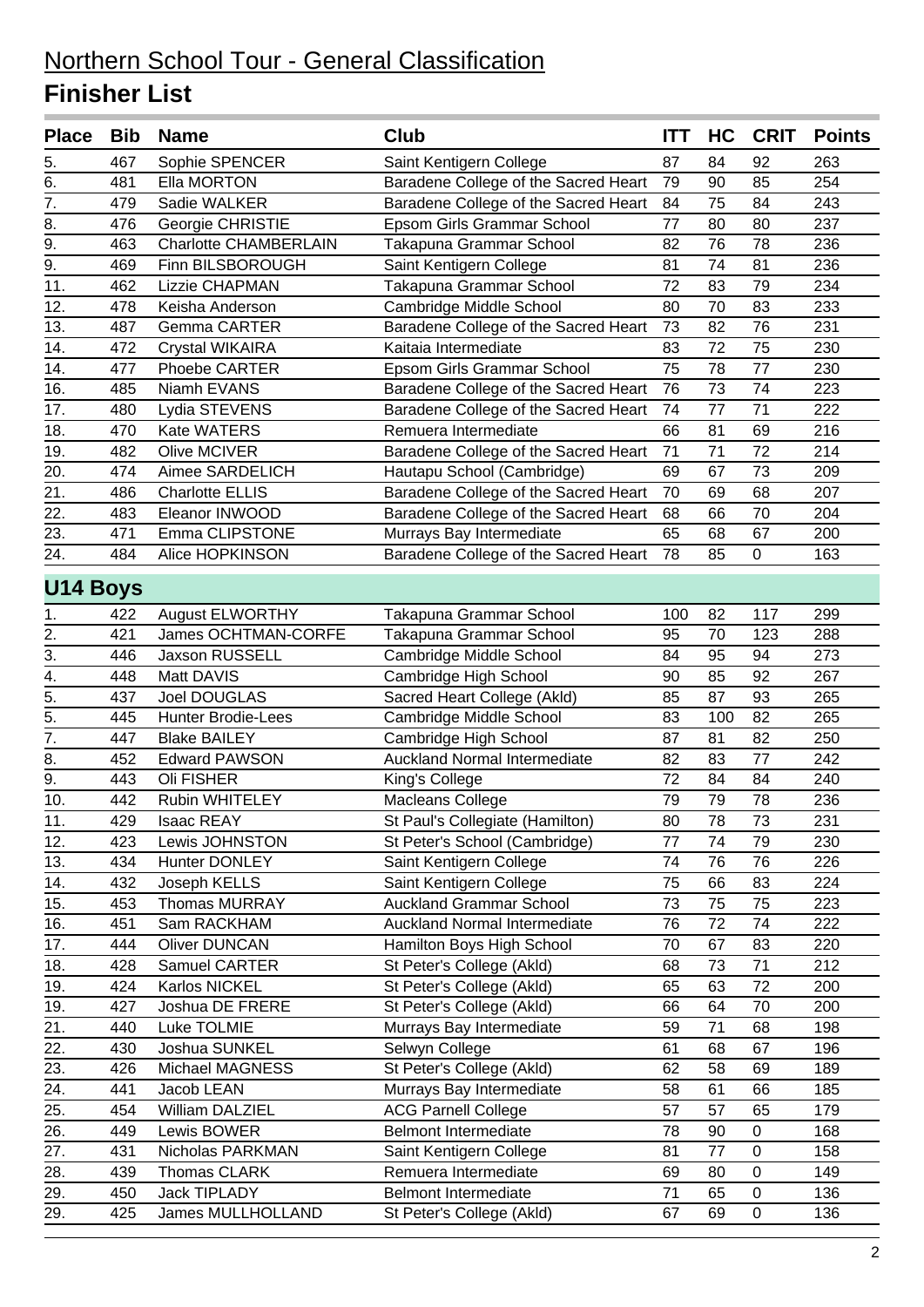| <b>Place</b>     | <b>Bib</b> | <b>Name</b>              | <b>Club</b>                          | <b>ITT</b> | HC  | <b>CRIT</b> | <b>Points</b> |
|------------------|------------|--------------------------|--------------------------------------|------------|-----|-------------|---------------|
| 31.              | 438        | Redmond CONNOLLY         | Sacred Heart College (Akld)          | 64         | 59  | 0           | 123           |
| 31.              | 435        | Joshua ROGERS            | Sacred Heart College (Akld)          | 63         | 60  | $\pmb{0}$   | 123           |
| 33.              | 436        | Nicolaus O'BRIEN         | Sacred Heart College (Akld)          | 60         | 62  | $\mathbf 0$ | 122           |
| <b>U15 Girls</b> |            |                          |                                      |            |     |             |               |
| 1.               | 401        | Prue FOWLER              | Diocesan School for Girls            | 120        | 95  | 128         | 343           |
| 2.               | 387        | Lucy BUCKERIDGE          | Takapuna Grammar School              | 87         | 100 | 107         | 294           |
| 3.               | 392        | Emma HANNAN              | Saint Kentigern College              | 95         | 87  | 100         | 282           |
| 4.               | 389        | Sacha MCLEOD             | Saint Kentigern College              | 90         | 90  | 78          | 258           |
| $\overline{5}$ . | 394        | Queenie MCELWEE          | Epsom Girls Grammar School           | 84         | 85  | 85          | 254           |
| 6.               | 403        | Aimee BLACKMORE          | Baradene College of the Sacred Heart | 83         | 74  | 90          | 247           |
| 7.               | 396        | <b>Lily BRINSDON</b>     | Epsom Girls Grammar School           | 82         | 80  | 84          | 246           |
| 8.               | 395        | <b>Scarlett BUISSINK</b> | Epsom Girls Grammar School           | 80         | 78  | 85          | 243           |
| 8.               | 410        | Alexandra GALVIN         | Baradene College of the Sacred Heart | 79         | 82  | 82          | 243           |
| 10.              | 385        | Erin CUTTS               | Takapuna Grammar School              | 78         | 81  | 83          | 242           |
| 11.              | 393        | <b>Charlotte SPURWAY</b> | Rangi Ruru Girls' School             | 85         | 84  | 68          | 237           |
| 11.              | 412        | Jorja CLOUTH             | Baradene College of the Sacred Heart | 76         | 75  | 86          | 237           |
| 13.              | 400        | Georgia HAIR             | Diocesan School for Girls            | 81         | 83  | 71          | 235           |
| 14.              | 402        | <b>Summer WILLIAMS</b>   | Cambridge High School                | 73         | 76  | 78          | 227           |
| 15.              | 407        | <b>Christie MCCAHILL</b> | Baradene College of the Sacred Heart | 75         | 77  | 74          | 226           |
| 16.              | 382        | Sarah MCCLUNE            | Takapuna Grammar School              | 77         | 69  | 79          | 225           |
| 17.              | 413        | <b>Holly BLISS</b>       | Avondale College                     | 71         | 79  | 72          | 222           |
| 18.              | 384        | Elizabeth DOOLEY         | Takapuna Grammar School              | 72         | 66  | 74          | 212           |
| 19.              | 391        | Zara JANCYS              | Saint Kentigern College              | 68         | 68  | 75          | 211           |
| 20.              | 409        | Georgia HOLLAND          | Baradene College of the Sacred Heart | 70         | 67  | 70          | 207           |
| 21.              | 405        | Elyse OLD                | Baradene College of the Sacred Heart | 67         | 72  | 66          | 205           |
| 22.              | 404        | Annabel PREECE           | Baradene College of the Sacred Heart | 54         | 73  | 77          | 204           |
| 23.              | 381        | Olivia Gordon            | Waikato Diocesan School For Girls    | 69         | 63  | 69          | 201           |
| 23.              | 383        | Charlotte LOCHHEAD       | Takapuna Grammar School              | 65         | 71  | 65          | 201           |
| 25.              | 397        | Emma BLACKWOOD           | Diocesan School for Girls            | 66         | 65  | 67          | 198           |
| 25.              | 411        | Mackenzie COURTNEY       | Baradene College of the Sacred Heart | 64         | 70  | 64          | 198           |
| 27.              | 416        | Piper CHAPMAN            | <b>ACG Parnell College</b>           | 61         | 60  | 63          | 184           |
| 28.              | 408        | Elise LOVE               | Baradene College of the Sacred Heart | 60         | 64  | 59          | 183           |
| 29.              | 386        | Te Rohu CROW             | Takapuna Grammar School              | 59         | 62  | 61          | 182           |
| 30.              | 414        | Alice HAY                | <b>ACG Parnell College</b>           | 62         | 57  | 62          | 181           |
| 31.              | 388        | Rawinia WIKAIRA          | St Cuthbert's College                | 56         | 61  | 58          | 175           |
| 32.              | 399        | Rinka HO                 | Diocesan School for Girls            | 55         | 59  | 60          | 174           |
| 33.              | 417        | Allegra BRUCE            | St Cuthbert's College                | 57         | 58  | 57          | 172           |
| 34.              | 415        | Rose DRYDEN              | <b>ACG Parnell College</b>           | 58         | 56  | 56          | 170           |
| <b>U15 Boys</b>  |            |                          |                                      |            |     |             |               |
| 1.               | 342        | Jack CARSWELL            | St Peter's School (Cambridge)        | 100        | 100 | 123         | 323           |
| 2.               | 353        | <b>Ben CONNELL</b>       | Saint Kentigern College              | 95         | 90  | 106         | 291           |
| 3.               | 375        | Jacob RACKHAM            | <b>Auckland Grammar School</b>       | 85         | 85  | 117         | 287           |
| 4.               | 379        | Dan BARCLAY              | <b>Auckland Grammar School</b>       | 87         | 95  | 99          | 281           |
| 5.               | 334        | Marcus BYCROFT           | Westlake Boys High School            | 90         | 76  | 98          | 264           |
| 6.               | 349        | Jacob SPRING             | Saint Kentigern College              | 83         | 82  | 82          | 247           |
| 7.               | 336        | Robert WILSON            | Takapuna Grammar School              | 84         | 79  | 82          | 245           |
| 8.               | 374        | Tom WATERS               | <b>Auckland Grammar School</b>       | 79         | 87  | 75          | 241           |
| 9.               | 376        | Thomas MULLINS           | <b>Auckland Grammar School</b>       | 81         | 83  | 76          | 240           |
| 10.              | 351        | William MATTISON         | Saint Kentigern College              | 80         | 80  | 79          | 239           |
| 11.              | 332        | Cole SCANLEN             | Westlake Boys High School            | 78         | 69  | 77          | 224           |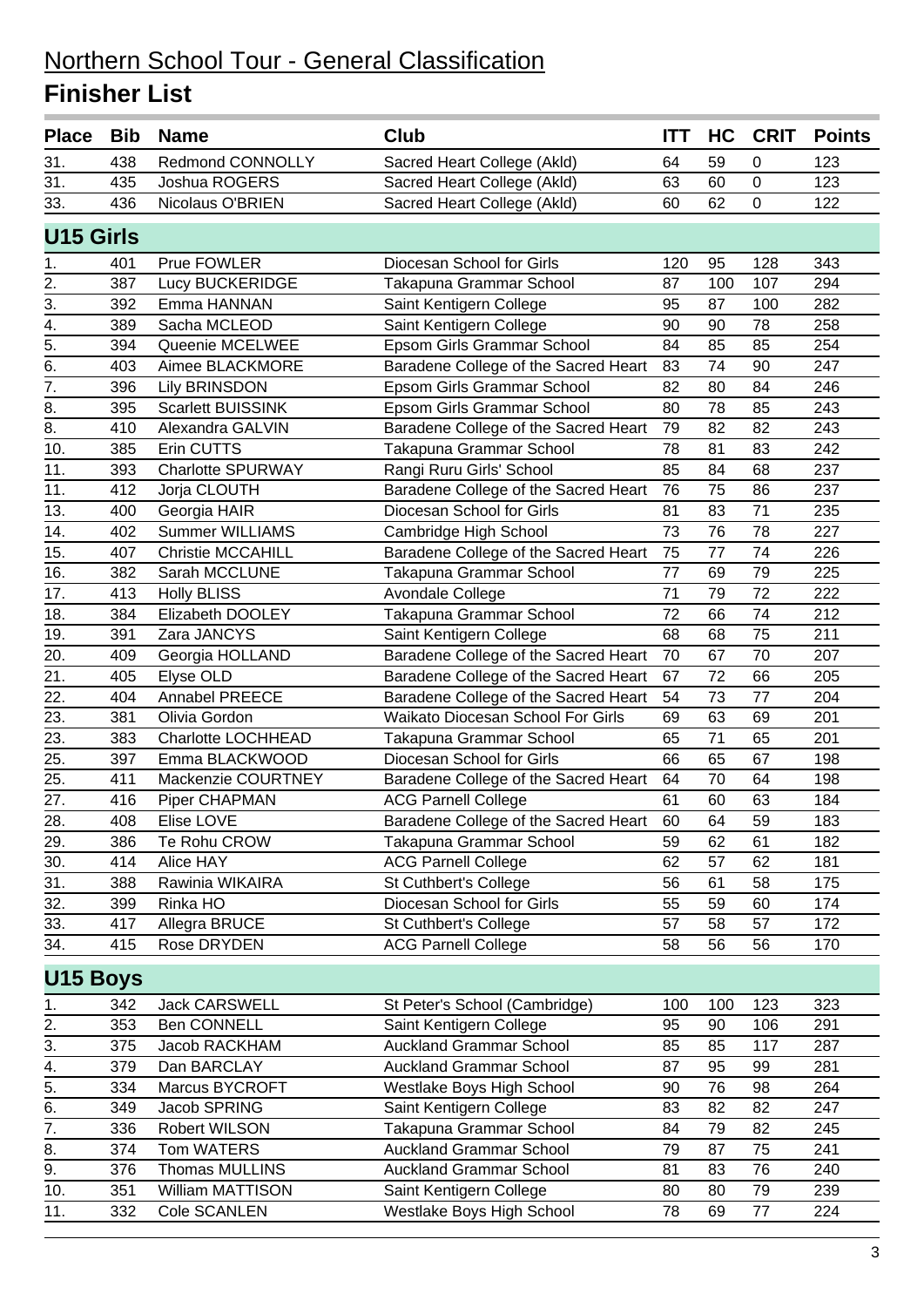| <b>Place</b>      | <b>Bib</b> | <b>Name</b>               | <b>Club</b>                          | <b>ITT</b> | HC  | <b>CRIT</b> | <b>Points</b> |
|-------------------|------------|---------------------------|--------------------------------------|------------|-----|-------------|---------------|
| 12.               | 363        | Kalani HOKIANGA           | <b>Macleans College</b>              | 75         | 77  | 71          | 223           |
| 13.               | 367        | Nate GILBERTSON           | King's College                       | 76         | 63  | 81          | 220           |
| 14.               | 370        | Samuel FRASER             | Hamilton Boys High School            | 74         | 67  | 78          | 219           |
| 15.               | 362        | <b>Matthew Moore</b>      | <b>Macleans College</b>              | 72         | 61  | 84          | 217           |
| 15.               | 333        | <b>Austin PATTERSON</b>   | Westlake Boys High School            | 77         | 68  | 72          | 217           |
| 15.               | 339        | Matt MCCLUNE              | Takapuna Grammar School              | 69         | 74  | 74          | 217           |
| 15.               | 340        | Adam LITTLE               | Takapuna Grammar School              | 82         | 84  | 51          | 217           |
| 19.               | 344        | Thomas MCADAMS            | St Paul's Collegiate (Hamilton)      | 70         | 78  | 66          | 214           |
| 20.               | 356        | Ryan MCGUIRE              | Sacred Heart College (Akld)          | 65         | 65  | 83          | 213           |
| $\overline{21}$ . | 358        | Jacopo NUSTRINI           | Macleans College                     | 66         | 81  | 64          | 211           |
| 22.               | 365        | <b>Edward CHEN</b>        | Macleans College                     | 67         | 73  | 69          | 209           |
| 22.               | 338        | <b>Charlie MILLINGTON</b> | Takapuna Grammar School              | 64         | 75  | 70          | 209           |
| 24.               | 550        | Carlo WORRALL             | <b>Auckland Grammar School</b>       | 68         | 72  | 68          | 208           |
| 25.               | 361        | <b>Bailey MORAN</b>       | Macleans College                     | 71         | 70  | 65          | 206           |
| 26.               | 378        | Marcus FINDLOW            | <b>Auckland Grammar School</b>       | 73         | 64  | 67          | 204           |
| 27.               | 369        | Ethan HERBERT             | Hamilton Boys High School            | 63         | 62  | 73          | 198           |
| 28.               | 343        | Jack SLOAN                | St Peter's College (Akld)            | 62         | 71  | 58          | 191           |
| 29.               | 337        | George SINNEMA            | Takapuna Grammar School              | 61         | 60  | 60          | 181           |
| 30.               | 346        | Luca GENET                | Selwyn College                       | 55         | 59  | 63          | 177           |
| 30.               | 350        | <b>Elliot QUINN</b>       | Saint Kentigern College              | 59         | 57  | 61          | 177           |
| 32.               | 360        | <b>Connor NEWINGTON</b>   | Macleans College                     | 58         | 56  | 59          | 173           |
| $\overline{33}$ . | 366        | Sam SHERRINGTON           | King's College                       | 57         | 54  | 56          | 167           |
| $\overline{34}$ . | 354        | Jayden BOUGHEY            | Sacred Heart College (Akld)          | 52         | 58  | 55          | 165           |
| 35.               | 331        | Lachlan STACE             | Westlake Boys High School            | 60         | 47  | 57          | 164           |
| 36.               | 355        | <b>Reuben PENNELL</b>     | Sacred Heart College (Akld)          | 54         | 55  | 54          | 163           |
| 36.               | 357        | Ethan HUGHES              | Sacred Heart College (Akld)          | 50         | 51  | 62          | 163           |
| 38.               | 364        | Anthony GARCIA-SCHOLTZ    | Macleans College                     | 51         | 52  | 53          | 156           |
| 39.               | 345        | Mitch HAYDON              | Selwyn College                       | 49         | 50  | 52          | 151           |
| 40.               | 347        | Lachlan WONG              | Saint Kentigern College              | 47         | 49  | 50          | 146           |
| 41.               | 335        | Angus WILLIAMSON          | <b>Western Springs College</b>       | 56         | 66  | $\pmb{0}$   | 122           |
| 42.               | 352        | Ethan IVANIER             | Saint Kentigern College              | 53         | 53  | $\pmb{0}$   | 106           |
| 43.               | 380        | Sean HOLLIER              | Selwyn College                       | 48         | 48  | 0           | 96            |
|                   |            |                           |                                      |            |     |             |               |
| <b>U16 Girls</b>  |            |                           |                                      |            |     |             |               |
| 1.                | 301        | Ella WYLLIE               | Epsom Girls Grammar School           | 100        | 100 | 110         | 310           |
| 2.                | 303        | Lucy THOMSON              | Epsom Girls Grammar School           | 95         | 78  | 109         | 282           |
| 3.                | 311        | Mya ANDERSON              | Cambridge High School                | 83         | 83  | 108         | 274           |
| 4.                | 323        | Lara HOPKINSON            | Baradene College of the Sacred Heart | 87         | 90  | 94          | 271           |
| $\overline{5}$ .  | 327        | Natalya CARTER            | Baradene College of the Sacred Heart | 85         | 95  | 84          | 264           |
| 6.                | 326        | <b>Grace CUMMINS</b>      | Baradene College of the Sacred Heart | 90         | 80  | 91          | 261           |
| 7.                | 300        | <b>Ellie PARRY</b>        | Massey High School                   | 84         | 84  | 84          | 252           |
| 8.                | 292        | Megan SPRING              | Waikato Diocesan School For Girls    | 80         | 85  | 83          | 248           |
| 9.                | 322        | Olivia HYLAND             | Baradene College of the Sacred Heart | 76         | 87  | 82          | 245           |
| 10.               | 296        | Ella COUCH                | St Mary's College (Akld)             | 81         | 79  | 84          | 244           |
| 11.               | 313        | Nina SARDELICH            | Cambridge High School                | 75         | 72  | 93          | 240           |
| 12.               | 291        | Noya OPORTO               | Westlake Girls High School           | 82         | 82  | 75          | 239           |
| 13.               | 320        | <b>Ireland MILN</b>       | Baradene College of the Sacred Heart | 77         | 75  | 80          | 232           |
| 14.               | 308        | Annabel BROWN             | Epsom Girls Grammar School           | 79         | 81  | 69          | 229           |
| 15.               | 321        | Ella MCKEE                | Baradene College of the Sacred Heart | 71         | 76  | 71          | 218           |
| 16.               | 293        | Emma MCKAY                | Waikato Diocesan School For Girls    | 78         | 68  | 69          | 215           |
| 17.               | 294        | <b>Lucy FARRELL</b>       | Waikato Diocesan School For Girls    | 74         | 77  | 63          | 214           |
| 17.               | 299        | Niamh BILSBOROUGH         | Saint Kentigern College              | 73         | 70  | 71          | 214           |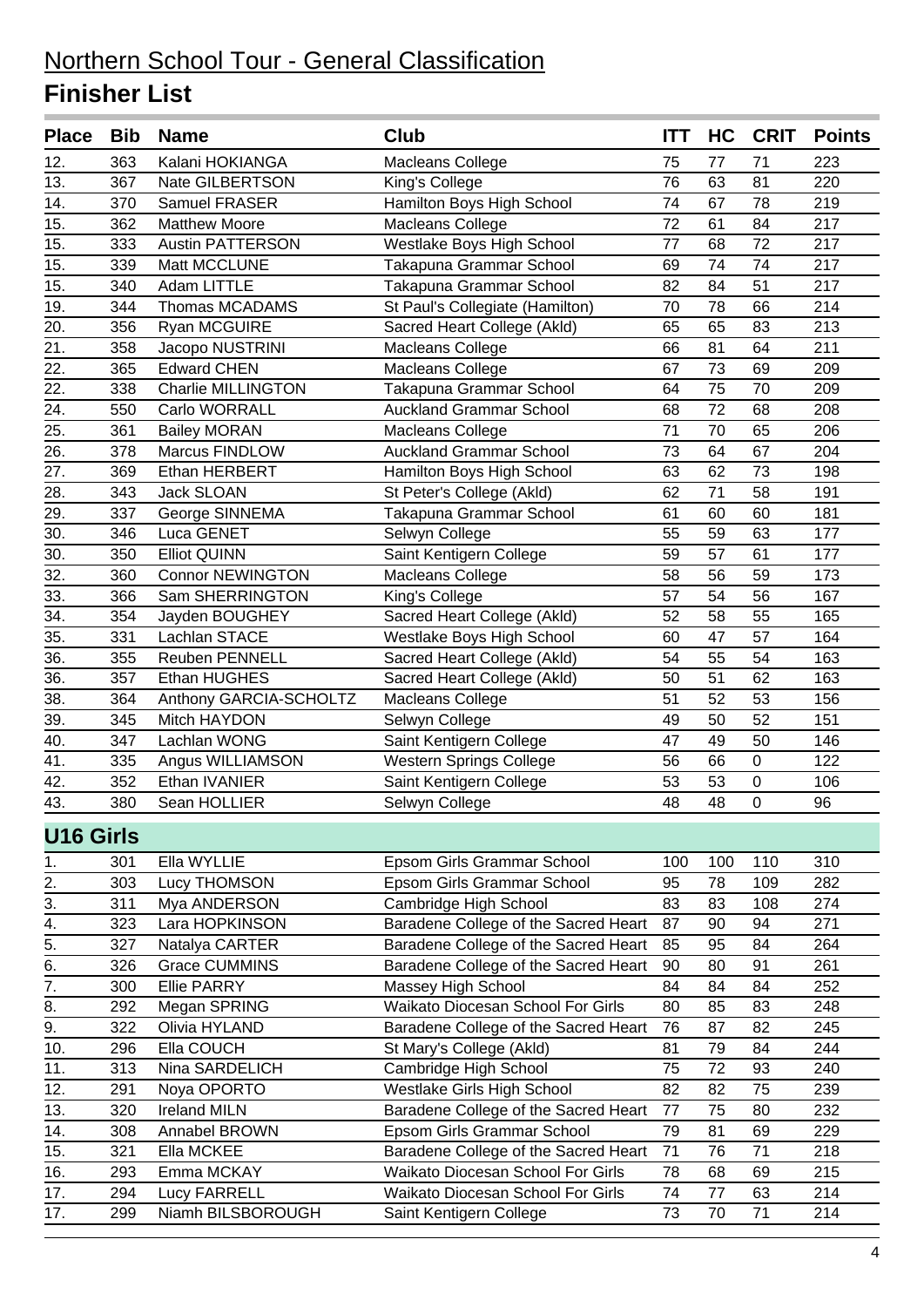| 314<br>211<br>19.<br>Ashleigh HALSE<br>Cambridge High School<br>69<br>66<br>76<br>20.<br>312<br>Olivia SULZBERGER<br>63<br>77<br>208<br>Cambridge High School<br>68<br>21.<br>310<br><b>Emily BASHFORD</b><br>Diocesan School for Girls<br>59<br>74<br>73<br>206<br>$\overline{22}$ .<br>78<br>319<br>63<br>62<br>203<br><b>Grace STOWERS</b><br>Baradene College of the Sacred Heart<br>23.<br>64<br>73<br>315<br>Amy GREGAN<br>65<br>202<br>Cambridge High School<br>72<br>24.<br>298<br>Jaime WILKINSON<br>Saint Kentigern College<br>60<br>67<br>199<br>25.<br>325<br><b>Frances GALVIN</b><br>Baradene College of the Sacred Heart<br>66<br>65<br>67<br>198<br>$\overline{26}$ .<br>65<br>306<br>Epsom Girls Grammar School<br>60<br>68<br>193<br>Perez Raynaud EMILA<br>27.<br>Takapuna Grammar School<br>295<br>Anya CHRISTIANSEN<br>61<br>61<br>66<br>188<br>28.<br>316<br>Jessica GOONAN<br>59<br>62<br>179<br>Cambridge High School<br>58<br>29.<br>302<br><b>Grace WILKIE</b><br>72<br>69<br>$\boldsymbol{0}$<br>141<br>Epsom Girls Grammar School<br>30.<br>304<br>70<br>64<br>0<br>134<br>Darcey PEAD-KINGDON<br>Epsom Girls Grammar School<br>31.<br>305<br>Daisy FORSYTHE<br>71<br>0<br>Epsom Girls Grammar School<br>62<br>133<br><b>U16 Boys</b><br>237<br>Nick BOWEN<br>133<br>309<br>Takapuna Grammar School<br>95<br>81<br>1.<br>$\overline{2}$ .<br>233<br><b>Tim LAMBERS</b><br>Takapuna Grammar School<br>75<br>128<br>287<br>84<br>$\overline{3}$ .<br>246<br>100<br>82<br>282<br><b>Boston BRIGHT</b><br><b>Scots College</b><br>100<br>$\overline{4}$ .<br>Sacred Heart College (Akld)<br>73<br>255<br><b>Andrew MATTHEWS</b><br>83<br>123<br>279<br>$\frac{1}{5}$ .<br>95<br>274<br>276<br><b>Auckland Grammar School</b><br>87<br>92<br>Jordan RYAN-KIDD<br>254<br>Liam REGAN<br>83<br>254<br>Sacred Heart College (Akld)<br>85<br>86<br>$\overline{6}$ .<br>257<br>Michael RICHMOND<br>77<br>Palmerston North Boys High School<br>90<br>87<br>254<br>8.<br>Cambridge High School<br>79<br>269<br><b>Reuben WEBSTER</b><br>87<br>86<br>252<br>$\overline{9}$ .<br>Saint Kentigern College<br>79<br>252<br>82<br>85<br>246<br>Jensen FOSTER<br>241<br>10.<br>223<br><b>Blake TOLMIE</b><br>Westlake Boys High School<br>76<br>85<br>80<br>10.<br>75<br>90<br>76<br>241<br>226<br>Jaydn HARRIS<br>Westlake Boys High School<br>12.<br>Liam SIMMONDS<br>Cambridge High School<br>77<br>78<br>82<br>237<br>270<br>13.<br>76<br>Jack MELHUISH<br>81<br>74<br>231<br>249<br>Saint Kentigern College<br>14.<br>74<br>75<br>240<br>James CORBETT<br>St Peter's School (Cambridge)<br>80<br>229<br>15.<br>72<br>239<br>Pearse GATLEY<br>St Peter's School (Cambridge)<br>78<br>73<br>223<br>16.<br>221<br>Westlake Boys High School<br>74<br>215<br>Shaun WOODS<br>74<br>67<br>17.<br>231<br>Max MCPHEAT<br>65<br>82<br>64<br>211<br>Takapuna Grammar School<br>$\overline{17}$ .<br><b>Auckland Grammar School</b><br>65<br>$\overline{77}$<br>286<br>Sam BOTTING<br>211<br>69<br>19.<br>72<br>58<br>209<br>258<br>Perry WILLIMOTT<br>Northcote College<br>79<br>70<br>70<br>20.<br>230<br>Henry SIMPSON<br>Takapuna Grammar School<br>68<br>208<br>21.<br>71<br>71<br>235<br>Dylan CHAMBERLAIN<br>Takapuna Grammar School<br>64<br>206<br>$\overline{22.}$<br>Saint Kentigern College<br>57<br>84<br>62<br>203<br>251<br>Campbell JORDAN<br>23.<br>Westlake Boys High School<br>63<br>224<br>Matt PLANK<br>70<br>69<br>202<br>66<br>24.<br>283<br>James CORBAN<br><b>Auckland Grammar School</b><br>67<br>68<br>201<br>25.<br>262<br>71<br>Alex STENT<br><b>Liston College</b><br>60<br>66<br>197<br>$\overline{26}$ .<br>Takapuna Grammar School<br>62<br>238<br><b>Felix BARLOW</b><br>62<br>69<br>193<br>27.<br>Joshua GORDON<br>Hamilton Boys High School<br>268<br>64<br>60<br>67<br>191<br>Albert MOODY<br><b>Auckland Grammar School</b><br>28.<br>277<br>55<br>68<br>65<br>188<br>Sam BUCKLEY<br>Western Springs College<br>0<br>29.<br>227<br>66<br>80<br>146<br>30.<br>Saint Kentigern College<br>73<br>250<br>David LIU<br>57<br>0<br>130<br><b>U17 Girls</b><br>Ally WOLLASTON<br>St Peter's School (Cambridge)<br>95<br>100<br>122<br>317<br>194<br>1.<br>2.<br>185<br>Mckenzie MILNE<br>Waikato Diocesan School For Girls<br>82<br>117<br>90<br>289<br>3.<br>Renee YOUNG<br>Takapuna Grammar School<br>82<br>95<br>192<br>97<br>274<br>4.<br>Baradene College of the Sacred Heart<br>215<br>Isabella MORTON<br>87<br>100<br>84<br>271 | <b>Place</b>     | <b>Bib</b> | <b>Name</b>   | <b>Club</b>                       | <b>ITT</b> | HC | <b>CRIT</b> | <b>Points</b> |
|--------------------------------------------------------------------------------------------------------------------------------------------------------------------------------------------------------------------------------------------------------------------------------------------------------------------------------------------------------------------------------------------------------------------------------------------------------------------------------------------------------------------------------------------------------------------------------------------------------------------------------------------------------------------------------------------------------------------------------------------------------------------------------------------------------------------------------------------------------------------------------------------------------------------------------------------------------------------------------------------------------------------------------------------------------------------------------------------------------------------------------------------------------------------------------------------------------------------------------------------------------------------------------------------------------------------------------------------------------------------------------------------------------------------------------------------------------------------------------------------------------------------------------------------------------------------------------------------------------------------------------------------------------------------------------------------------------------------------------------------------------------------------------------------------------------------------------------------------------------------------------------------------------------------------------------------------------------------------------------------------------------------------------------------------------------------------------------------------------------------------------------------------------------------------------------------------------------------------------------------------------------------------------------------------------------------------------------------------------------------------------------------------------------------------------------------------------------------------------------------------------------------------------------------------------------------------------------------------------------------------------------------------------------------------------------------------------------------------------------------------------------------------------------------------------------------------------------------------------------------------------------------------------------------------------------------------------------------------------------------------------------------------------------------------------------------------------------------------------------------------------------------------------------------------------------------------------------------------------------------------------------------------------------------------------------------------------------------------------------------------------------------------------------------------------------------------------------------------------------------------------------------------------------------------------------------------------------------------------------------------------------------------------------------------------------------------------------------------------------------------------------------------------------------------------------------------------------------------------------------------------------------------------------------------------------------------------------------------------------------------------------------------------------------------------------------------------------------------------------------------------------------------------------------------------------------------------------------------------------------------------------------------------------------------------------------------------------------------------------------------------------------------------------------------------------------------------------------------|------------------|------------|---------------|-----------------------------------|------------|----|-------------|---------------|
|                                                                                                                                                                                                                                                                                                                                                                                                                                                                                                                                                                                                                                                                                                                                                                                                                                                                                                                                                                                                                                                                                                                                                                                                                                                                                                                                                                                                                                                                                                                                                                                                                                                                                                                                                                                                                                                                                                                                                                                                                                                                                                                                                                                                                                                                                                                                                                                                                                                                                                                                                                                                                                                                                                                                                                                                                                                                                                                                                                                                                                                                                                                                                                                                                                                                                                                                                                                                                                                                                                                                                                                                                                                                                                                                                                                                                                                                                                                                                                                                                                                                                                                                                                                                                                                                                                                                                                                                                                                                          |                  |            |               |                                   |            |    |             |               |
|                                                                                                                                                                                                                                                                                                                                                                                                                                                                                                                                                                                                                                                                                                                                                                                                                                                                                                                                                                                                                                                                                                                                                                                                                                                                                                                                                                                                                                                                                                                                                                                                                                                                                                                                                                                                                                                                                                                                                                                                                                                                                                                                                                                                                                                                                                                                                                                                                                                                                                                                                                                                                                                                                                                                                                                                                                                                                                                                                                                                                                                                                                                                                                                                                                                                                                                                                                                                                                                                                                                                                                                                                                                                                                                                                                                                                                                                                                                                                                                                                                                                                                                                                                                                                                                                                                                                                                                                                                                                          |                  |            |               |                                   |            |    |             |               |
|                                                                                                                                                                                                                                                                                                                                                                                                                                                                                                                                                                                                                                                                                                                                                                                                                                                                                                                                                                                                                                                                                                                                                                                                                                                                                                                                                                                                                                                                                                                                                                                                                                                                                                                                                                                                                                                                                                                                                                                                                                                                                                                                                                                                                                                                                                                                                                                                                                                                                                                                                                                                                                                                                                                                                                                                                                                                                                                                                                                                                                                                                                                                                                                                                                                                                                                                                                                                                                                                                                                                                                                                                                                                                                                                                                                                                                                                                                                                                                                                                                                                                                                                                                                                                                                                                                                                                                                                                                                                          |                  |            |               |                                   |            |    |             |               |
|                                                                                                                                                                                                                                                                                                                                                                                                                                                                                                                                                                                                                                                                                                                                                                                                                                                                                                                                                                                                                                                                                                                                                                                                                                                                                                                                                                                                                                                                                                                                                                                                                                                                                                                                                                                                                                                                                                                                                                                                                                                                                                                                                                                                                                                                                                                                                                                                                                                                                                                                                                                                                                                                                                                                                                                                                                                                                                                                                                                                                                                                                                                                                                                                                                                                                                                                                                                                                                                                                                                                                                                                                                                                                                                                                                                                                                                                                                                                                                                                                                                                                                                                                                                                                                                                                                                                                                                                                                                                          |                  |            |               |                                   |            |    |             |               |
|                                                                                                                                                                                                                                                                                                                                                                                                                                                                                                                                                                                                                                                                                                                                                                                                                                                                                                                                                                                                                                                                                                                                                                                                                                                                                                                                                                                                                                                                                                                                                                                                                                                                                                                                                                                                                                                                                                                                                                                                                                                                                                                                                                                                                                                                                                                                                                                                                                                                                                                                                                                                                                                                                                                                                                                                                                                                                                                                                                                                                                                                                                                                                                                                                                                                                                                                                                                                                                                                                                                                                                                                                                                                                                                                                                                                                                                                                                                                                                                                                                                                                                                                                                                                                                                                                                                                                                                                                                                                          |                  |            |               |                                   |            |    |             |               |
|                                                                                                                                                                                                                                                                                                                                                                                                                                                                                                                                                                                                                                                                                                                                                                                                                                                                                                                                                                                                                                                                                                                                                                                                                                                                                                                                                                                                                                                                                                                                                                                                                                                                                                                                                                                                                                                                                                                                                                                                                                                                                                                                                                                                                                                                                                                                                                                                                                                                                                                                                                                                                                                                                                                                                                                                                                                                                                                                                                                                                                                                                                                                                                                                                                                                                                                                                                                                                                                                                                                                                                                                                                                                                                                                                                                                                                                                                                                                                                                                                                                                                                                                                                                                                                                                                                                                                                                                                                                                          |                  |            |               |                                   |            |    |             |               |
|                                                                                                                                                                                                                                                                                                                                                                                                                                                                                                                                                                                                                                                                                                                                                                                                                                                                                                                                                                                                                                                                                                                                                                                                                                                                                                                                                                                                                                                                                                                                                                                                                                                                                                                                                                                                                                                                                                                                                                                                                                                                                                                                                                                                                                                                                                                                                                                                                                                                                                                                                                                                                                                                                                                                                                                                                                                                                                                                                                                                                                                                                                                                                                                                                                                                                                                                                                                                                                                                                                                                                                                                                                                                                                                                                                                                                                                                                                                                                                                                                                                                                                                                                                                                                                                                                                                                                                                                                                                                          |                  |            |               |                                   |            |    |             |               |
|                                                                                                                                                                                                                                                                                                                                                                                                                                                                                                                                                                                                                                                                                                                                                                                                                                                                                                                                                                                                                                                                                                                                                                                                                                                                                                                                                                                                                                                                                                                                                                                                                                                                                                                                                                                                                                                                                                                                                                                                                                                                                                                                                                                                                                                                                                                                                                                                                                                                                                                                                                                                                                                                                                                                                                                                                                                                                                                                                                                                                                                                                                                                                                                                                                                                                                                                                                                                                                                                                                                                                                                                                                                                                                                                                                                                                                                                                                                                                                                                                                                                                                                                                                                                                                                                                                                                                                                                                                                                          |                  |            |               |                                   |            |    |             |               |
|                                                                                                                                                                                                                                                                                                                                                                                                                                                                                                                                                                                                                                                                                                                                                                                                                                                                                                                                                                                                                                                                                                                                                                                                                                                                                                                                                                                                                                                                                                                                                                                                                                                                                                                                                                                                                                                                                                                                                                                                                                                                                                                                                                                                                                                                                                                                                                                                                                                                                                                                                                                                                                                                                                                                                                                                                                                                                                                                                                                                                                                                                                                                                                                                                                                                                                                                                                                                                                                                                                                                                                                                                                                                                                                                                                                                                                                                                                                                                                                                                                                                                                                                                                                                                                                                                                                                                                                                                                                                          |                  |            |               |                                   |            |    |             |               |
|                                                                                                                                                                                                                                                                                                                                                                                                                                                                                                                                                                                                                                                                                                                                                                                                                                                                                                                                                                                                                                                                                                                                                                                                                                                                                                                                                                                                                                                                                                                                                                                                                                                                                                                                                                                                                                                                                                                                                                                                                                                                                                                                                                                                                                                                                                                                                                                                                                                                                                                                                                                                                                                                                                                                                                                                                                                                                                                                                                                                                                                                                                                                                                                                                                                                                                                                                                                                                                                                                                                                                                                                                                                                                                                                                                                                                                                                                                                                                                                                                                                                                                                                                                                                                                                                                                                                                                                                                                                                          |                  |            |               |                                   |            |    |             |               |
|                                                                                                                                                                                                                                                                                                                                                                                                                                                                                                                                                                                                                                                                                                                                                                                                                                                                                                                                                                                                                                                                                                                                                                                                                                                                                                                                                                                                                                                                                                                                                                                                                                                                                                                                                                                                                                                                                                                                                                                                                                                                                                                                                                                                                                                                                                                                                                                                                                                                                                                                                                                                                                                                                                                                                                                                                                                                                                                                                                                                                                                                                                                                                                                                                                                                                                                                                                                                                                                                                                                                                                                                                                                                                                                                                                                                                                                                                                                                                                                                                                                                                                                                                                                                                                                                                                                                                                                                                                                                          |                  |            |               |                                   |            |    |             |               |
|                                                                                                                                                                                                                                                                                                                                                                                                                                                                                                                                                                                                                                                                                                                                                                                                                                                                                                                                                                                                                                                                                                                                                                                                                                                                                                                                                                                                                                                                                                                                                                                                                                                                                                                                                                                                                                                                                                                                                                                                                                                                                                                                                                                                                                                                                                                                                                                                                                                                                                                                                                                                                                                                                                                                                                                                                                                                                                                                                                                                                                                                                                                                                                                                                                                                                                                                                                                                                                                                                                                                                                                                                                                                                                                                                                                                                                                                                                                                                                                                                                                                                                                                                                                                                                                                                                                                                                                                                                                                          |                  |            |               |                                   |            |    |             |               |
|                                                                                                                                                                                                                                                                                                                                                                                                                                                                                                                                                                                                                                                                                                                                                                                                                                                                                                                                                                                                                                                                                                                                                                                                                                                                                                                                                                                                                                                                                                                                                                                                                                                                                                                                                                                                                                                                                                                                                                                                                                                                                                                                                                                                                                                                                                                                                                                                                                                                                                                                                                                                                                                                                                                                                                                                                                                                                                                                                                                                                                                                                                                                                                                                                                                                                                                                                                                                                                                                                                                                                                                                                                                                                                                                                                                                                                                                                                                                                                                                                                                                                                                                                                                                                                                                                                                                                                                                                                                                          |                  |            |               |                                   |            |    |             |               |
|                                                                                                                                                                                                                                                                                                                                                                                                                                                                                                                                                                                                                                                                                                                                                                                                                                                                                                                                                                                                                                                                                                                                                                                                                                                                                                                                                                                                                                                                                                                                                                                                                                                                                                                                                                                                                                                                                                                                                                                                                                                                                                                                                                                                                                                                                                                                                                                                                                                                                                                                                                                                                                                                                                                                                                                                                                                                                                                                                                                                                                                                                                                                                                                                                                                                                                                                                                                                                                                                                                                                                                                                                                                                                                                                                                                                                                                                                                                                                                                                                                                                                                                                                                                                                                                                                                                                                                                                                                                                          |                  |            |               |                                   |            |    |             |               |
|                                                                                                                                                                                                                                                                                                                                                                                                                                                                                                                                                                                                                                                                                                                                                                                                                                                                                                                                                                                                                                                                                                                                                                                                                                                                                                                                                                                                                                                                                                                                                                                                                                                                                                                                                                                                                                                                                                                                                                                                                                                                                                                                                                                                                                                                                                                                                                                                                                                                                                                                                                                                                                                                                                                                                                                                                                                                                                                                                                                                                                                                                                                                                                                                                                                                                                                                                                                                                                                                                                                                                                                                                                                                                                                                                                                                                                                                                                                                                                                                                                                                                                                                                                                                                                                                                                                                                                                                                                                                          |                  |            |               |                                   |            |    |             |               |
|                                                                                                                                                                                                                                                                                                                                                                                                                                                                                                                                                                                                                                                                                                                                                                                                                                                                                                                                                                                                                                                                                                                                                                                                                                                                                                                                                                                                                                                                                                                                                                                                                                                                                                                                                                                                                                                                                                                                                                                                                                                                                                                                                                                                                                                                                                                                                                                                                                                                                                                                                                                                                                                                                                                                                                                                                                                                                                                                                                                                                                                                                                                                                                                                                                                                                                                                                                                                                                                                                                                                                                                                                                                                                                                                                                                                                                                                                                                                                                                                                                                                                                                                                                                                                                                                                                                                                                                                                                                                          |                  |            |               |                                   |            |    |             |               |
|                                                                                                                                                                                                                                                                                                                                                                                                                                                                                                                                                                                                                                                                                                                                                                                                                                                                                                                                                                                                                                                                                                                                                                                                                                                                                                                                                                                                                                                                                                                                                                                                                                                                                                                                                                                                                                                                                                                                                                                                                                                                                                                                                                                                                                                                                                                                                                                                                                                                                                                                                                                                                                                                                                                                                                                                                                                                                                                                                                                                                                                                                                                                                                                                                                                                                                                                                                                                                                                                                                                                                                                                                                                                                                                                                                                                                                                                                                                                                                                                                                                                                                                                                                                                                                                                                                                                                                                                                                                                          |                  |            |               |                                   |            |    |             |               |
|                                                                                                                                                                                                                                                                                                                                                                                                                                                                                                                                                                                                                                                                                                                                                                                                                                                                                                                                                                                                                                                                                                                                                                                                                                                                                                                                                                                                                                                                                                                                                                                                                                                                                                                                                                                                                                                                                                                                                                                                                                                                                                                                                                                                                                                                                                                                                                                                                                                                                                                                                                                                                                                                                                                                                                                                                                                                                                                                                                                                                                                                                                                                                                                                                                                                                                                                                                                                                                                                                                                                                                                                                                                                                                                                                                                                                                                                                                                                                                                                                                                                                                                                                                                                                                                                                                                                                                                                                                                                          |                  |            |               |                                   |            |    |             |               |
|                                                                                                                                                                                                                                                                                                                                                                                                                                                                                                                                                                                                                                                                                                                                                                                                                                                                                                                                                                                                                                                                                                                                                                                                                                                                                                                                                                                                                                                                                                                                                                                                                                                                                                                                                                                                                                                                                                                                                                                                                                                                                                                                                                                                                                                                                                                                                                                                                                                                                                                                                                                                                                                                                                                                                                                                                                                                                                                                                                                                                                                                                                                                                                                                                                                                                                                                                                                                                                                                                                                                                                                                                                                                                                                                                                                                                                                                                                                                                                                                                                                                                                                                                                                                                                                                                                                                                                                                                                                                          |                  |            |               |                                   |            |    |             |               |
|                                                                                                                                                                                                                                                                                                                                                                                                                                                                                                                                                                                                                                                                                                                                                                                                                                                                                                                                                                                                                                                                                                                                                                                                                                                                                                                                                                                                                                                                                                                                                                                                                                                                                                                                                                                                                                                                                                                                                                                                                                                                                                                                                                                                                                                                                                                                                                                                                                                                                                                                                                                                                                                                                                                                                                                                                                                                                                                                                                                                                                                                                                                                                                                                                                                                                                                                                                                                                                                                                                                                                                                                                                                                                                                                                                                                                                                                                                                                                                                                                                                                                                                                                                                                                                                                                                                                                                                                                                                                          |                  |            |               |                                   |            |    |             |               |
|                                                                                                                                                                                                                                                                                                                                                                                                                                                                                                                                                                                                                                                                                                                                                                                                                                                                                                                                                                                                                                                                                                                                                                                                                                                                                                                                                                                                                                                                                                                                                                                                                                                                                                                                                                                                                                                                                                                                                                                                                                                                                                                                                                                                                                                                                                                                                                                                                                                                                                                                                                                                                                                                                                                                                                                                                                                                                                                                                                                                                                                                                                                                                                                                                                                                                                                                                                                                                                                                                                                                                                                                                                                                                                                                                                                                                                                                                                                                                                                                                                                                                                                                                                                                                                                                                                                                                                                                                                                                          |                  |            |               |                                   |            |    |             |               |
|                                                                                                                                                                                                                                                                                                                                                                                                                                                                                                                                                                                                                                                                                                                                                                                                                                                                                                                                                                                                                                                                                                                                                                                                                                                                                                                                                                                                                                                                                                                                                                                                                                                                                                                                                                                                                                                                                                                                                                                                                                                                                                                                                                                                                                                                                                                                                                                                                                                                                                                                                                                                                                                                                                                                                                                                                                                                                                                                                                                                                                                                                                                                                                                                                                                                                                                                                                                                                                                                                                                                                                                                                                                                                                                                                                                                                                                                                                                                                                                                                                                                                                                                                                                                                                                                                                                                                                                                                                                                          |                  |            |               |                                   |            |    |             |               |
|                                                                                                                                                                                                                                                                                                                                                                                                                                                                                                                                                                                                                                                                                                                                                                                                                                                                                                                                                                                                                                                                                                                                                                                                                                                                                                                                                                                                                                                                                                                                                                                                                                                                                                                                                                                                                                                                                                                                                                                                                                                                                                                                                                                                                                                                                                                                                                                                                                                                                                                                                                                                                                                                                                                                                                                                                                                                                                                                                                                                                                                                                                                                                                                                                                                                                                                                                                                                                                                                                                                                                                                                                                                                                                                                                                                                                                                                                                                                                                                                                                                                                                                                                                                                                                                                                                                                                                                                                                                                          |                  |            |               |                                   |            |    |             |               |
|                                                                                                                                                                                                                                                                                                                                                                                                                                                                                                                                                                                                                                                                                                                                                                                                                                                                                                                                                                                                                                                                                                                                                                                                                                                                                                                                                                                                                                                                                                                                                                                                                                                                                                                                                                                                                                                                                                                                                                                                                                                                                                                                                                                                                                                                                                                                                                                                                                                                                                                                                                                                                                                                                                                                                                                                                                                                                                                                                                                                                                                                                                                                                                                                                                                                                                                                                                                                                                                                                                                                                                                                                                                                                                                                                                                                                                                                                                                                                                                                                                                                                                                                                                                                                                                                                                                                                                                                                                                                          |                  |            |               |                                   |            |    |             |               |
|                                                                                                                                                                                                                                                                                                                                                                                                                                                                                                                                                                                                                                                                                                                                                                                                                                                                                                                                                                                                                                                                                                                                                                                                                                                                                                                                                                                                                                                                                                                                                                                                                                                                                                                                                                                                                                                                                                                                                                                                                                                                                                                                                                                                                                                                                                                                                                                                                                                                                                                                                                                                                                                                                                                                                                                                                                                                                                                                                                                                                                                                                                                                                                                                                                                                                                                                                                                                                                                                                                                                                                                                                                                                                                                                                                                                                                                                                                                                                                                                                                                                                                                                                                                                                                                                                                                                                                                                                                                                          |                  |            |               |                                   |            |    |             |               |
|                                                                                                                                                                                                                                                                                                                                                                                                                                                                                                                                                                                                                                                                                                                                                                                                                                                                                                                                                                                                                                                                                                                                                                                                                                                                                                                                                                                                                                                                                                                                                                                                                                                                                                                                                                                                                                                                                                                                                                                                                                                                                                                                                                                                                                                                                                                                                                                                                                                                                                                                                                                                                                                                                                                                                                                                                                                                                                                                                                                                                                                                                                                                                                                                                                                                                                                                                                                                                                                                                                                                                                                                                                                                                                                                                                                                                                                                                                                                                                                                                                                                                                                                                                                                                                                                                                                                                                                                                                                                          |                  |            |               |                                   |            |    |             |               |
|                                                                                                                                                                                                                                                                                                                                                                                                                                                                                                                                                                                                                                                                                                                                                                                                                                                                                                                                                                                                                                                                                                                                                                                                                                                                                                                                                                                                                                                                                                                                                                                                                                                                                                                                                                                                                                                                                                                                                                                                                                                                                                                                                                                                                                                                                                                                                                                                                                                                                                                                                                                                                                                                                                                                                                                                                                                                                                                                                                                                                                                                                                                                                                                                                                                                                                                                                                                                                                                                                                                                                                                                                                                                                                                                                                                                                                                                                                                                                                                                                                                                                                                                                                                                                                                                                                                                                                                                                                                                          |                  |            |               |                                   |            |    |             |               |
|                                                                                                                                                                                                                                                                                                                                                                                                                                                                                                                                                                                                                                                                                                                                                                                                                                                                                                                                                                                                                                                                                                                                                                                                                                                                                                                                                                                                                                                                                                                                                                                                                                                                                                                                                                                                                                                                                                                                                                                                                                                                                                                                                                                                                                                                                                                                                                                                                                                                                                                                                                                                                                                                                                                                                                                                                                                                                                                                                                                                                                                                                                                                                                                                                                                                                                                                                                                                                                                                                                                                                                                                                                                                                                                                                                                                                                                                                                                                                                                                                                                                                                                                                                                                                                                                                                                                                                                                                                                                          |                  |            |               |                                   |            |    |             |               |
|                                                                                                                                                                                                                                                                                                                                                                                                                                                                                                                                                                                                                                                                                                                                                                                                                                                                                                                                                                                                                                                                                                                                                                                                                                                                                                                                                                                                                                                                                                                                                                                                                                                                                                                                                                                                                                                                                                                                                                                                                                                                                                                                                                                                                                                                                                                                                                                                                                                                                                                                                                                                                                                                                                                                                                                                                                                                                                                                                                                                                                                                                                                                                                                                                                                                                                                                                                                                                                                                                                                                                                                                                                                                                                                                                                                                                                                                                                                                                                                                                                                                                                                                                                                                                                                                                                                                                                                                                                                                          |                  |            |               |                                   |            |    |             |               |
|                                                                                                                                                                                                                                                                                                                                                                                                                                                                                                                                                                                                                                                                                                                                                                                                                                                                                                                                                                                                                                                                                                                                                                                                                                                                                                                                                                                                                                                                                                                                                                                                                                                                                                                                                                                                                                                                                                                                                                                                                                                                                                                                                                                                                                                                                                                                                                                                                                                                                                                                                                                                                                                                                                                                                                                                                                                                                                                                                                                                                                                                                                                                                                                                                                                                                                                                                                                                                                                                                                                                                                                                                                                                                                                                                                                                                                                                                                                                                                                                                                                                                                                                                                                                                                                                                                                                                                                                                                                                          |                  |            |               |                                   |            |    |             |               |
|                                                                                                                                                                                                                                                                                                                                                                                                                                                                                                                                                                                                                                                                                                                                                                                                                                                                                                                                                                                                                                                                                                                                                                                                                                                                                                                                                                                                                                                                                                                                                                                                                                                                                                                                                                                                                                                                                                                                                                                                                                                                                                                                                                                                                                                                                                                                                                                                                                                                                                                                                                                                                                                                                                                                                                                                                                                                                                                                                                                                                                                                                                                                                                                                                                                                                                                                                                                                                                                                                                                                                                                                                                                                                                                                                                                                                                                                                                                                                                                                                                                                                                                                                                                                                                                                                                                                                                                                                                                                          |                  |            |               |                                   |            |    |             |               |
|                                                                                                                                                                                                                                                                                                                                                                                                                                                                                                                                                                                                                                                                                                                                                                                                                                                                                                                                                                                                                                                                                                                                                                                                                                                                                                                                                                                                                                                                                                                                                                                                                                                                                                                                                                                                                                                                                                                                                                                                                                                                                                                                                                                                                                                                                                                                                                                                                                                                                                                                                                                                                                                                                                                                                                                                                                                                                                                                                                                                                                                                                                                                                                                                                                                                                                                                                                                                                                                                                                                                                                                                                                                                                                                                                                                                                                                                                                                                                                                                                                                                                                                                                                                                                                                                                                                                                                                                                                                                          |                  |            |               |                                   |            |    |             |               |
|                                                                                                                                                                                                                                                                                                                                                                                                                                                                                                                                                                                                                                                                                                                                                                                                                                                                                                                                                                                                                                                                                                                                                                                                                                                                                                                                                                                                                                                                                                                                                                                                                                                                                                                                                                                                                                                                                                                                                                                                                                                                                                                                                                                                                                                                                                                                                                                                                                                                                                                                                                                                                                                                                                                                                                                                                                                                                                                                                                                                                                                                                                                                                                                                                                                                                                                                                                                                                                                                                                                                                                                                                                                                                                                                                                                                                                                                                                                                                                                                                                                                                                                                                                                                                                                                                                                                                                                                                                                                          |                  |            |               |                                   |            |    |             |               |
|                                                                                                                                                                                                                                                                                                                                                                                                                                                                                                                                                                                                                                                                                                                                                                                                                                                                                                                                                                                                                                                                                                                                                                                                                                                                                                                                                                                                                                                                                                                                                                                                                                                                                                                                                                                                                                                                                                                                                                                                                                                                                                                                                                                                                                                                                                                                                                                                                                                                                                                                                                                                                                                                                                                                                                                                                                                                                                                                                                                                                                                                                                                                                                                                                                                                                                                                                                                                                                                                                                                                                                                                                                                                                                                                                                                                                                                                                                                                                                                                                                                                                                                                                                                                                                                                                                                                                                                                                                                                          |                  |            |               |                                   |            |    |             |               |
|                                                                                                                                                                                                                                                                                                                                                                                                                                                                                                                                                                                                                                                                                                                                                                                                                                                                                                                                                                                                                                                                                                                                                                                                                                                                                                                                                                                                                                                                                                                                                                                                                                                                                                                                                                                                                                                                                                                                                                                                                                                                                                                                                                                                                                                                                                                                                                                                                                                                                                                                                                                                                                                                                                                                                                                                                                                                                                                                                                                                                                                                                                                                                                                                                                                                                                                                                                                                                                                                                                                                                                                                                                                                                                                                                                                                                                                                                                                                                                                                                                                                                                                                                                                                                                                                                                                                                                                                                                                                          |                  |            |               |                                   |            |    |             |               |
|                                                                                                                                                                                                                                                                                                                                                                                                                                                                                                                                                                                                                                                                                                                                                                                                                                                                                                                                                                                                                                                                                                                                                                                                                                                                                                                                                                                                                                                                                                                                                                                                                                                                                                                                                                                                                                                                                                                                                                                                                                                                                                                                                                                                                                                                                                                                                                                                                                                                                                                                                                                                                                                                                                                                                                                                                                                                                                                                                                                                                                                                                                                                                                                                                                                                                                                                                                                                                                                                                                                                                                                                                                                                                                                                                                                                                                                                                                                                                                                                                                                                                                                                                                                                                                                                                                                                                                                                                                                                          |                  |            |               |                                   |            |    |             |               |
|                                                                                                                                                                                                                                                                                                                                                                                                                                                                                                                                                                                                                                                                                                                                                                                                                                                                                                                                                                                                                                                                                                                                                                                                                                                                                                                                                                                                                                                                                                                                                                                                                                                                                                                                                                                                                                                                                                                                                                                                                                                                                                                                                                                                                                                                                                                                                                                                                                                                                                                                                                                                                                                                                                                                                                                                                                                                                                                                                                                                                                                                                                                                                                                                                                                                                                                                                                                                                                                                                                                                                                                                                                                                                                                                                                                                                                                                                                                                                                                                                                                                                                                                                                                                                                                                                                                                                                                                                                                                          |                  |            |               |                                   |            |    |             |               |
|                                                                                                                                                                                                                                                                                                                                                                                                                                                                                                                                                                                                                                                                                                                                                                                                                                                                                                                                                                                                                                                                                                                                                                                                                                                                                                                                                                                                                                                                                                                                                                                                                                                                                                                                                                                                                                                                                                                                                                                                                                                                                                                                                                                                                                                                                                                                                                                                                                                                                                                                                                                                                                                                                                                                                                                                                                                                                                                                                                                                                                                                                                                                                                                                                                                                                                                                                                                                                                                                                                                                                                                                                                                                                                                                                                                                                                                                                                                                                                                                                                                                                                                                                                                                                                                                                                                                                                                                                                                                          |                  |            |               |                                   |            |    |             |               |
|                                                                                                                                                                                                                                                                                                                                                                                                                                                                                                                                                                                                                                                                                                                                                                                                                                                                                                                                                                                                                                                                                                                                                                                                                                                                                                                                                                                                                                                                                                                                                                                                                                                                                                                                                                                                                                                                                                                                                                                                                                                                                                                                                                                                                                                                                                                                                                                                                                                                                                                                                                                                                                                                                                                                                                                                                                                                                                                                                                                                                                                                                                                                                                                                                                                                                                                                                                                                                                                                                                                                                                                                                                                                                                                                                                                                                                                                                                                                                                                                                                                                                                                                                                                                                                                                                                                                                                                                                                                                          |                  |            |               |                                   |            |    |             |               |
|                                                                                                                                                                                                                                                                                                                                                                                                                                                                                                                                                                                                                                                                                                                                                                                                                                                                                                                                                                                                                                                                                                                                                                                                                                                                                                                                                                                                                                                                                                                                                                                                                                                                                                                                                                                                                                                                                                                                                                                                                                                                                                                                                                                                                                                                                                                                                                                                                                                                                                                                                                                                                                                                                                                                                                                                                                                                                                                                                                                                                                                                                                                                                                                                                                                                                                                                                                                                                                                                                                                                                                                                                                                                                                                                                                                                                                                                                                                                                                                                                                                                                                                                                                                                                                                                                                                                                                                                                                                                          |                  |            |               |                                   |            |    |             |               |
|                                                                                                                                                                                                                                                                                                                                                                                                                                                                                                                                                                                                                                                                                                                                                                                                                                                                                                                                                                                                                                                                                                                                                                                                                                                                                                                                                                                                                                                                                                                                                                                                                                                                                                                                                                                                                                                                                                                                                                                                                                                                                                                                                                                                                                                                                                                                                                                                                                                                                                                                                                                                                                                                                                                                                                                                                                                                                                                                                                                                                                                                                                                                                                                                                                                                                                                                                                                                                                                                                                                                                                                                                                                                                                                                                                                                                                                                                                                                                                                                                                                                                                                                                                                                                                                                                                                                                                                                                                                                          |                  |            |               |                                   |            |    |             |               |
|                                                                                                                                                                                                                                                                                                                                                                                                                                                                                                                                                                                                                                                                                                                                                                                                                                                                                                                                                                                                                                                                                                                                                                                                                                                                                                                                                                                                                                                                                                                                                                                                                                                                                                                                                                                                                                                                                                                                                                                                                                                                                                                                                                                                                                                                                                                                                                                                                                                                                                                                                                                                                                                                                                                                                                                                                                                                                                                                                                                                                                                                                                                                                                                                                                                                                                                                                                                                                                                                                                                                                                                                                                                                                                                                                                                                                                                                                                                                                                                                                                                                                                                                                                                                                                                                                                                                                                                                                                                                          |                  |            |               |                                   |            |    |             |               |
|                                                                                                                                                                                                                                                                                                                                                                                                                                                                                                                                                                                                                                                                                                                                                                                                                                                                                                                                                                                                                                                                                                                                                                                                                                                                                                                                                                                                                                                                                                                                                                                                                                                                                                                                                                                                                                                                                                                                                                                                                                                                                                                                                                                                                                                                                                                                                                                                                                                                                                                                                                                                                                                                                                                                                                                                                                                                                                                                                                                                                                                                                                                                                                                                                                                                                                                                                                                                                                                                                                                                                                                                                                                                                                                                                                                                                                                                                                                                                                                                                                                                                                                                                                                                                                                                                                                                                                                                                                                                          |                  |            |               |                                   |            |    |             |               |
|                                                                                                                                                                                                                                                                                                                                                                                                                                                                                                                                                                                                                                                                                                                                                                                                                                                                                                                                                                                                                                                                                                                                                                                                                                                                                                                                                                                                                                                                                                                                                                                                                                                                                                                                                                                                                                                                                                                                                                                                                                                                                                                                                                                                                                                                                                                                                                                                                                                                                                                                                                                                                                                                                                                                                                                                                                                                                                                                                                                                                                                                                                                                                                                                                                                                                                                                                                                                                                                                                                                                                                                                                                                                                                                                                                                                                                                                                                                                                                                                                                                                                                                                                                                                                                                                                                                                                                                                                                                                          |                  |            |               |                                   |            |    |             |               |
|                                                                                                                                                                                                                                                                                                                                                                                                                                                                                                                                                                                                                                                                                                                                                                                                                                                                                                                                                                                                                                                                                                                                                                                                                                                                                                                                                                                                                                                                                                                                                                                                                                                                                                                                                                                                                                                                                                                                                                                                                                                                                                                                                                                                                                                                                                                                                                                                                                                                                                                                                                                                                                                                                                                                                                                                                                                                                                                                                                                                                                                                                                                                                                                                                                                                                                                                                                                                                                                                                                                                                                                                                                                                                                                                                                                                                                                                                                                                                                                                                                                                                                                                                                                                                                                                                                                                                                                                                                                                          |                  |            |               |                                   |            |    |             |               |
|                                                                                                                                                                                                                                                                                                                                                                                                                                                                                                                                                                                                                                                                                                                                                                                                                                                                                                                                                                                                                                                                                                                                                                                                                                                                                                                                                                                                                                                                                                                                                                                                                                                                                                                                                                                                                                                                                                                                                                                                                                                                                                                                                                                                                                                                                                                                                                                                                                                                                                                                                                                                                                                                                                                                                                                                                                                                                                                                                                                                                                                                                                                                                                                                                                                                                                                                                                                                                                                                                                                                                                                                                                                                                                                                                                                                                                                                                                                                                                                                                                                                                                                                                                                                                                                                                                                                                                                                                                                                          |                  |            |               |                                   |            |    |             |               |
|                                                                                                                                                                                                                                                                                                                                                                                                                                                                                                                                                                                                                                                                                                                                                                                                                                                                                                                                                                                                                                                                                                                                                                                                                                                                                                                                                                                                                                                                                                                                                                                                                                                                                                                                                                                                                                                                                                                                                                                                                                                                                                                                                                                                                                                                                                                                                                                                                                                                                                                                                                                                                                                                                                                                                                                                                                                                                                                                                                                                                                                                                                                                                                                                                                                                                                                                                                                                                                                                                                                                                                                                                                                                                                                                                                                                                                                                                                                                                                                                                                                                                                                                                                                                                                                                                                                                                                                                                                                                          |                  |            |               |                                   |            |    |             |               |
|                                                                                                                                                                                                                                                                                                                                                                                                                                                                                                                                                                                                                                                                                                                                                                                                                                                                                                                                                                                                                                                                                                                                                                                                                                                                                                                                                                                                                                                                                                                                                                                                                                                                                                                                                                                                                                                                                                                                                                                                                                                                                                                                                                                                                                                                                                                                                                                                                                                                                                                                                                                                                                                                                                                                                                                                                                                                                                                                                                                                                                                                                                                                                                                                                                                                                                                                                                                                                                                                                                                                                                                                                                                                                                                                                                                                                                                                                                                                                                                                                                                                                                                                                                                                                                                                                                                                                                                                                                                                          |                  |            |               |                                   |            |    |             |               |
|                                                                                                                                                                                                                                                                                                                                                                                                                                                                                                                                                                                                                                                                                                                                                                                                                                                                                                                                                                                                                                                                                                                                                                                                                                                                                                                                                                                                                                                                                                                                                                                                                                                                                                                                                                                                                                                                                                                                                                                                                                                                                                                                                                                                                                                                                                                                                                                                                                                                                                                                                                                                                                                                                                                                                                                                                                                                                                                                                                                                                                                                                                                                                                                                                                                                                                                                                                                                                                                                                                                                                                                                                                                                                                                                                                                                                                                                                                                                                                                                                                                                                                                                                                                                                                                                                                                                                                                                                                                                          |                  |            |               |                                   |            |    |             |               |
|                                                                                                                                                                                                                                                                                                                                                                                                                                                                                                                                                                                                                                                                                                                                                                                                                                                                                                                                                                                                                                                                                                                                                                                                                                                                                                                                                                                                                                                                                                                                                                                                                                                                                                                                                                                                                                                                                                                                                                                                                                                                                                                                                                                                                                                                                                                                                                                                                                                                                                                                                                                                                                                                                                                                                                                                                                                                                                                                                                                                                                                                                                                                                                                                                                                                                                                                                                                                                                                                                                                                                                                                                                                                                                                                                                                                                                                                                                                                                                                                                                                                                                                                                                                                                                                                                                                                                                                                                                                                          | $\overline{5}$ . | 184        | Eva PARKINSON | Waikato Diocesan School For Girls | 85         | 78 | 104         | 267           |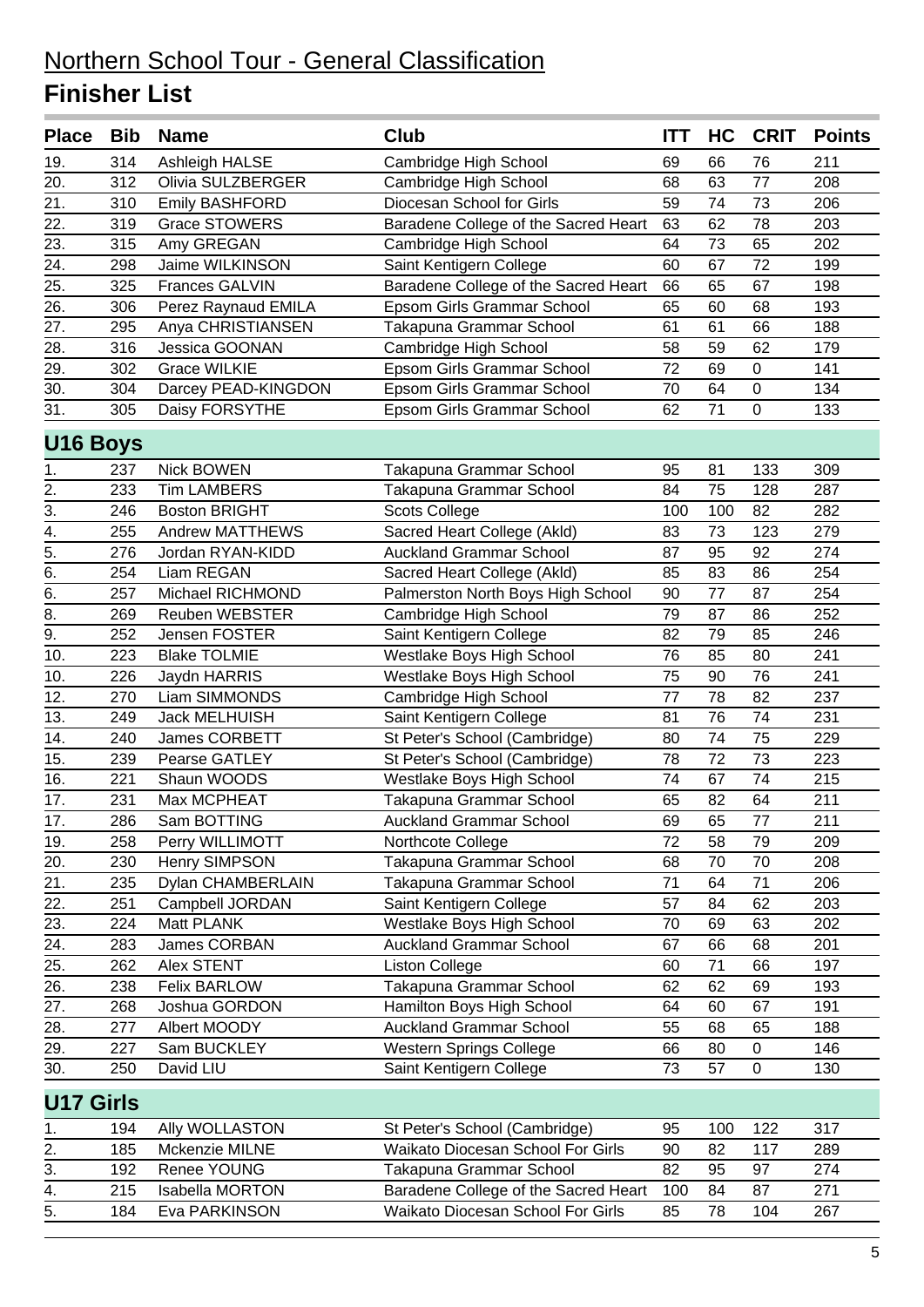| <b>Place</b>     | <b>Bib</b> | <b>Name</b>                 | <b>Club</b>                              | <b>ITT</b> | HC              | <b>CRIT</b> | <b>Points</b>    |
|------------------|------------|-----------------------------|------------------------------------------|------------|-----------------|-------------|------------------|
| 6.               | 187        | Olivia KING                 | Waikato Diocesan School For Girls        | 80         | 85              | 98          | 263              |
| 7.               | 188        | <b>Courtney KING</b>        | <b>Waikato Diocesan School For Girls</b> | 78         | 73              | 103         | 254              |
| 8.               | 217        | Greer HADDOCK               | Baradene College of the Sacred Heart     | 84         | 87              | 82          | 253              |
| $\overline{9}$ . | 203        | Maddy CLARKE                | Saint Kentigern College                  | 87         | 83              | 81          | 251              |
| 10.              | 196        | <b>Lancely YUNG</b>         | St Cuthbert's College                    | 75         | 90              | 79          | 244              |
| 11.              | 193        | Zoe MARTIN                  | Takapuna Grammar School                  | 83         | 68              | 83          | 234              |
| 12.              | 189        | Charli HERBERT              | Waikato Diocesan School For Girls        | 74         | 81              | 77          | 232              |
| 13.              | 195        | Saaskia VAN DER PEET        | St Peter's School (Cambridge)            | 73         | 79              | 71          | 223              |
| 14.              | 191        | Charlie ARNOLD              | Takapuna Grammar School                  | 77         | 76              | 64          | 217              |
| 15.              | 198        | <b>Natalie PARIS</b>        | St Cuthbert's College                    | 71         | 67              | 78          | 216              |
| 16.              | 200        | Sophie WILKINSON            | Saint Kentigern College                  | 70         | 75              | 70          | 215              |
| 16.              | 214        | Emilia WILKINSON            | Baradene College of the Sacred Heart     | 72         | 71              | 72          | 215              |
| 18.              | 207        | Hannah BERRY                | Epsom Girls Grammar School               | 61         | 80              | 68          | 209              |
| 19.              | 213        | <b>Eloise CAMERON SMITH</b> | Diocesan School for Girls                | 69         | 64              | 74          | 207              |
| 20.              | 218        | Maddison BLORE              | Baradene College of the Sacred Heart     | 66         | 62              | 76          | 204              |
| 21.              | 205        | Nicole CRANSHAW             | Otumoetai College                        | 63         | 63              | 75          | 201              |
| 22.              | 197        | Georgie WATERS              | St Cuthbert's College                    | 68         | 70              | 62          | 200              |
| 23.              | 190        | <b>Jessica BUTTERWORTH</b>  | Waikato Diocesan School For Girls        | 60         | 66              | 73          | 199              |
| 24.              | 186        | Megan LOCKETT               | Waikato Diocesan School For Girls        | 64         | 61              | 67          | 192              |
| 24.              | 216        | Georgia KING                | Baradene College of the Sacred Heart     | 65         | 58              | 69          | 192              |
| 26.              | 182        | Georgia TAYLOR              | Waikato Diocesan School For Girls        | 62         | 65              | 63          | 190              |
| 27.              | 212        | <b>Charlotte CLARKE</b>     | Diocesan School for Girls                | 59         | 59              | 65          | 183              |
| 28.              | 206        | Kadeea MCELROY              | Massey High School                       | 57         | 57              | 66          | 180              |
| 29.              | 201        | Annabelle WATERWORTH        | Saint Kentigern College                  | 81         | 77              | $\pmb{0}$   | 158              |
| 30.              | 202        | Claudia SPAIN               | Saint Kentigern College                  | 76         | 74              | $\mathbf 0$ | 150              |
| 31.              | 208        | Jade RABY                   | Epsom Girls Grammar School               | 67         | 69              | 0           | 136              |
| 32.              | 199        | Anna FAULKNER               | Sancta Maria College                     | 58         | 72              | $\pmb{0}$   | 130              |
| 33.              | 210        | <b>Greer MCLEAN</b>         | Epsom Girls Grammar School               | 56         | 60              | $\mathbf 0$ | 116              |
| <b>U17 Boys</b>  |            |                             |                                          |            |                 |             |                  |
| 1.               | 153        | Kiaan WATTS                 | Hamilton Boys High School                | 95         | 87              | 121         | 303              |
| 2.               | 120        | Callum ERSKINE              | Takapuna Grammar School                  | 79         | 100             | 82          | 261              |
| $\frac{3}{4}$    | 110        | <b>Ewart BOWER</b>          | Westlake Boys High School                | 83         | $\overline{78}$ | 96          | $\overline{257}$ |
|                  | 159        | Josh LANE                   | Cambridge High School                    | 82         | 84              | 90          | 256              |
| 5.               | 119        | Josh KENCH                  | Takapuna Grammar School                  | 90         | 82              | 78          | 250              |
| 6.               | 132        | Jacob HANNAN                | Saint Kentigern College                  | 85         | 81              | 82          | 248              |
| $\overline{7}$ . | 155        | Archie MARTIN               | Hamilton Boys High School                | 100        | 64              | 80          | 244              |
| 8.               | 112        | Fergus HAMILTON             | Tauranga Boys' College                   | 77         | 83              | 83          | 243              |
| 9.               | 128        | Callum WALSH                | Saint Kentigern College                  | 76         | 74              | 92          | 242              |
| 10.              | 130        | Cameron MANLEY              | Saint Kentigern College                  | 80         | 75              | 86          | 241              |
| 11.              | 114        | Xander WHITE                | Takapuna Grammar School                  | 78         | 85              | 72          | 235              |
| 11.              | 174        | Campbell BAXTER             | <b>Auckland Grammar School</b>           | 74         | 76              | 85          | 235              |
| 13.              | 122        | <b>Brenden BEYER</b>        | Takapuna Grammar School                  | 68         | 63              | 101         | 232              |
| 13.              | 164        | Simon ROBERTS               | <b>Auckland Grammar School</b>           | 64         | 95              | 73          | 232              |
| 15.              | 123        | Reuben THOMPSON             | St Peter's School (Cambridge)            | 71         | 73              | 85          | 229              |
| 16.              | 163        | <b>Christian RUSH</b>       | <b>Auckland Grammar School</b>           | 72         | 66              | 84          | 222              |
| 17.              | 104        | Matthew SUGDEN              | Westlake Boys High School                | 63         | 77              | 81          | 221              |
| 18.              | 140        | Angus CLAASEN               | Palmerston North Boys High School        | 52         | 90              | 78          | 220              |
| 19.              | 105        | <b>Blake SCANLEN</b>        | Westlake Boys High School                | 73         | 72              | 73          | 218              |
| 19.              | 113        | Jack EDWARDS                | Taupo Nui-a-tia College                  | 84         | 62              | 72          | 218              |
| 19.              | 133        | Zachary CANTELL-ROBERTS     | Saint Kentigern College                  | 75         | 79              | 64          | 218              |
| 22.              | 146        | Fergus SCOTT                | Kristin School                           | 69         | 80              | 61          | 210              |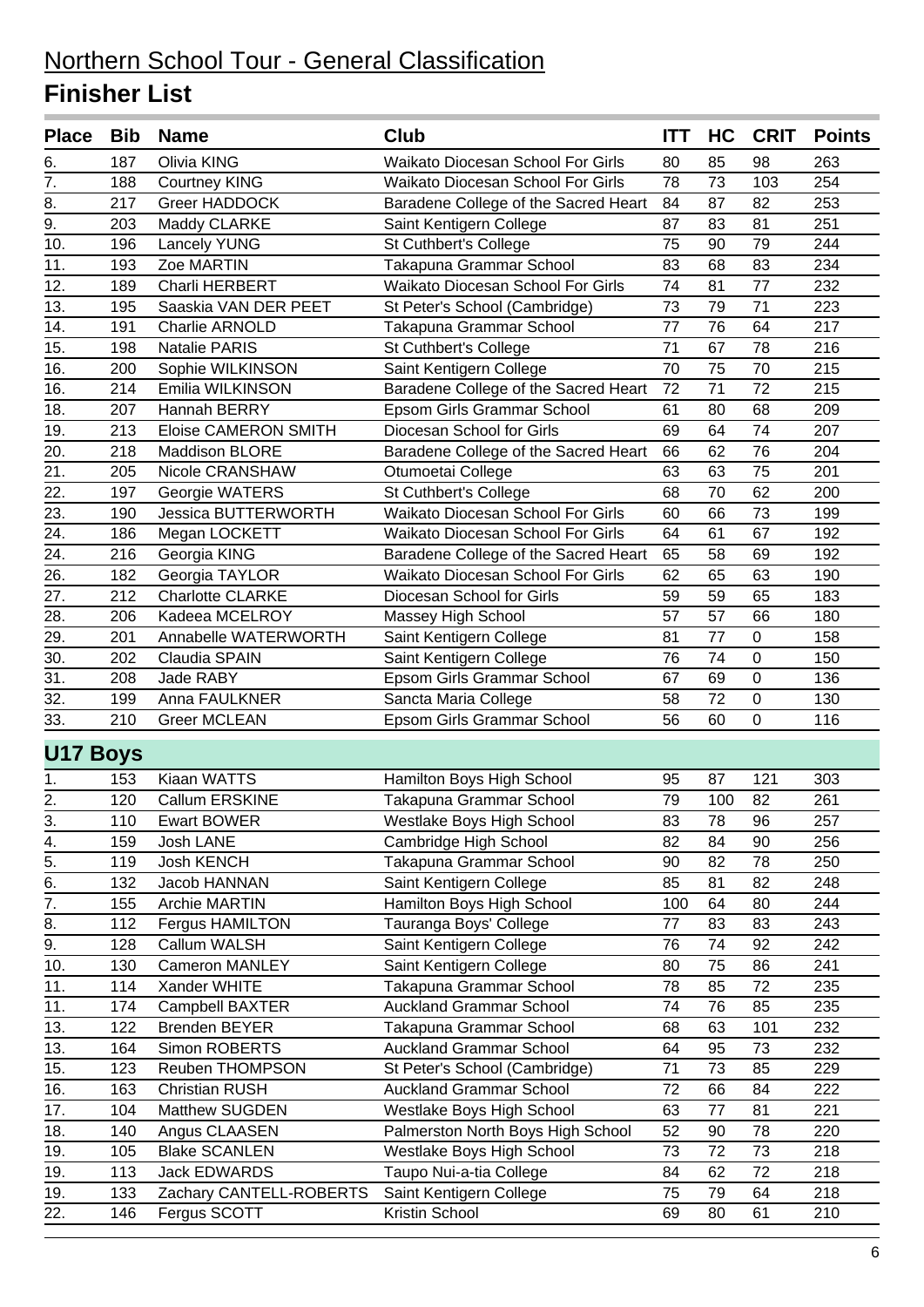| <b>Place</b>     | <b>Bib</b> | <b>Name</b>              | Club                                  | <b>ITT</b> | HC  | <b>CRIT</b> | <b>Points</b> |
|------------------|------------|--------------------------|---------------------------------------|------------|-----|-------------|---------------|
| 23.              | 103        | <b>Nick THOMAS</b>       | Westlake Boys High School             | 81         | 61  | 67          | 209           |
| 23.              | 118        | Luke LEONARD             | Takapuna Grammar School               | 67         | 69  | 73          | 209           |
| 25.              | 121        | Patrick CALVER           | Takapuna Grammar School               | 61         | 68  | 75          | 204           |
| 26.              | 172        | Alex FOGELBERG           | <b>Auckland Grammar School</b>        | 66         | 57  | 77          | 200           |
| 27.              | 135        | Matthew WYNNE            | Sacred Heart College (Akld)           | 62         | 70  | 63          | 195           |
| 28.              | 116        | Jake SAUSSEY             | Takapuna Grammar School               | 57         | 59  | 78          | 194           |
| 29.              | 169        | Christophe KERBY         | <b>Auckland Grammar School</b>        | 65         | 65  | 63          | 193           |
| 30.              | 139        | Ethan CRAINE             | Palmerston North Boys High School     | 58         | 71  | 63          | 192           |
| <b>U20 Girls</b> |            |                          |                                       |            |     |             |               |
| 1.               | 94         | Abigail MORTON           | Baradene College of the Sacred Heart  | 100        | 95  | 129         | 324           |
| 2.               | 96         | Jenna MERRICK            | Baradene College of the Sacred Heart  | 80         | 100 | 99          | 279           |
| $\overline{3}$ . | 91         | Nia DIXON                | Cambridge High School                 | 85         | 82  | 104         | 271           |
| 4.               | 84         | Dayna HAYTHORNE          | Epsom Girls Grammar School            | 83         | 83  | 101         | 267           |
| 5.               | 81         | Amelia MALING            | Epsom Girls Grammar School            | 95         | 81  | 90          | 266           |
| 6.               | 88         | Amelia MATTHEWS          | Diocesan School for Girls             | 84         | 85  | 93          | 262           |
| $\overline{7}$ . | 87         | Laura WATKINSON          | Diocesan School for Girls             | 74         | 90  | 92          | 256           |
| 8.               | 80         | Mindy RYAN-KIDD          | Epsom Girls Grammar School            | 87         | 76  | 88          | 251           |
| 9.               | 74         | Anna WILKINSON           | Saint Kentigern College               | 79         | 79  | 81          | 239           |
| 10.              | 70         | <b>Jess CLARKE</b>       | St Peter's School (Cambridge)         | 76         | 72  | 90          | 238           |
| 10.              | 99         | <b>Charlotte CARTER</b>  | Baradene College of the Sacred Heart  | 73         | 84  | 81          | 238           |
| 12.              | 75         | Jaime LINDSAY            | Saint Kentigern College               | 81         | 75  | 78          | 234           |
| 13.              | 92         | Sophie SKELTON           | <b>Botany Downs Secondary College</b> | 82         | 80  | 70          | 232           |
| 14.              | 67         | Alex DOOLEY              | Takapuna Grammar School               | 75         | 73  | 82          | 230           |
| 15.              | 65         | Emily IRVINE             | Waikato Diocesan School For Girls     | 68         | 78  | 71          | 217           |
| 15.              | 90         | <b>Grace KELLY</b>       | Cambridge High School                 | 77         | 67  | 73          | 217           |
| 17.              | 82         | Niamh KANE               | Epsom Girls Grammar School            | 66         | 58  | 87          | 211           |
| 18.              | 61         | Rikako OZAKI             | Westlake Girls High School            | 67         | 70  | 73          | 210           |
| 18.              | 66         | Anna JACOBS              | Takapuna Grammar School               | 64         | 77  | 69          | 210           |
| 20.              | 86         | Matilda CAMERON          | Diocesan School for Girls             | 65         | 68  | 76          | 209           |
| 21.              | 76         | Caitlyn HOLLIS           | Saint Kentigern College               | 62         | 71  | 75          | 208           |
| 22.              | 69         | Lindz HAGGART            | St Peter's School (Cambridge)         | 70         | 69  | 63          | 202           |
| 22.              | 97         | <b>Madeleine MADDREN</b> | Baradene College of the Sacred Heart  | 69         | 66  | 67          | 202           |
| 24.              | 93         | <b>Helena WHITE</b>      | Baradene College of the Sacred Heart  | 72         | 60  | 68          | 200           |
| 25.              | 63         | Amber ELLINGTON          | Westlake Girls High School            | 61         | 61  | 65          | 187           |
| 26.              | 62         | Jeri OPORTO              | Westlake Girls High School            | 58         | 62  | 64          | 184           |
| 27.              | 85         | <b>Brooke DALTON</b>     | Epsom Girls Grammar School            | 57         | 59  | 66          | 182           |
| 28.              | 79         | Ruby SULLIVAN            | Epsom Girls Grammar School            | 78         | 87  | 0           | 165           |
| 29.              | 78         | Kate FOUCHE              | Saint Kentigern College               | 90         | 74  | $\pmb{0}$   | 164           |
| 30.              | 83         | Kate HOLDEN              | Epsom Girls Grammar School            | 71         | 64  | 0           | 135           |
| 31.              | 72         | Alex SIMPSON             | St Cuthbert's College                 | 63         | 65  | 0           | 128           |
| 32.              | 73         | Eva NEWELL               | St Cuthbert's College                 | 59         | 63  | $\pmb{0}$   | 122           |
| <b>U20 Boys</b>  |            |                          |                                       |            |     |             |               |
| 1.               | 47         | Aaron WYLLIE             | <b>Auckland Grammar School</b>        | 100        | 100 | 144         | 344           |
| $\overline{2}$ . | 40         | <b>Burnie MCGRATH</b>    | Hamilton Boys High School             | 95         | 90  | 119         | 304           |
| 3.               | 17         | <b>Oscar ELWORTHY</b>    | Takapuna Grammar School               | 87         | 95  | 95          | 277           |
| 4.               | 45         | <b>Jack MCLAUGHLIN</b>   | Cambridge High School                 | 85         | 70  | 112         | 267           |
| 4.               | 55         | Dalton HILEY             | <b>Auckland Grammar School</b>        | 90         | 83  | 94          | 267           |
| 6.               | 32         | <b>James KRZANICH</b>    | Massey High School                    | 82         | 84  | 100         | 266           |
| 7.               | 21         | Sam TITTER-DOWER         | Saint Kentigern College               | 79         | 68  | 118         | 265           |
| 8.               | 42         | Noah COSTAR              | Hamilton Boys High School             | 84         | 85  | 94          | 263           |
|                  |            |                          |                                       |            |     |             |               |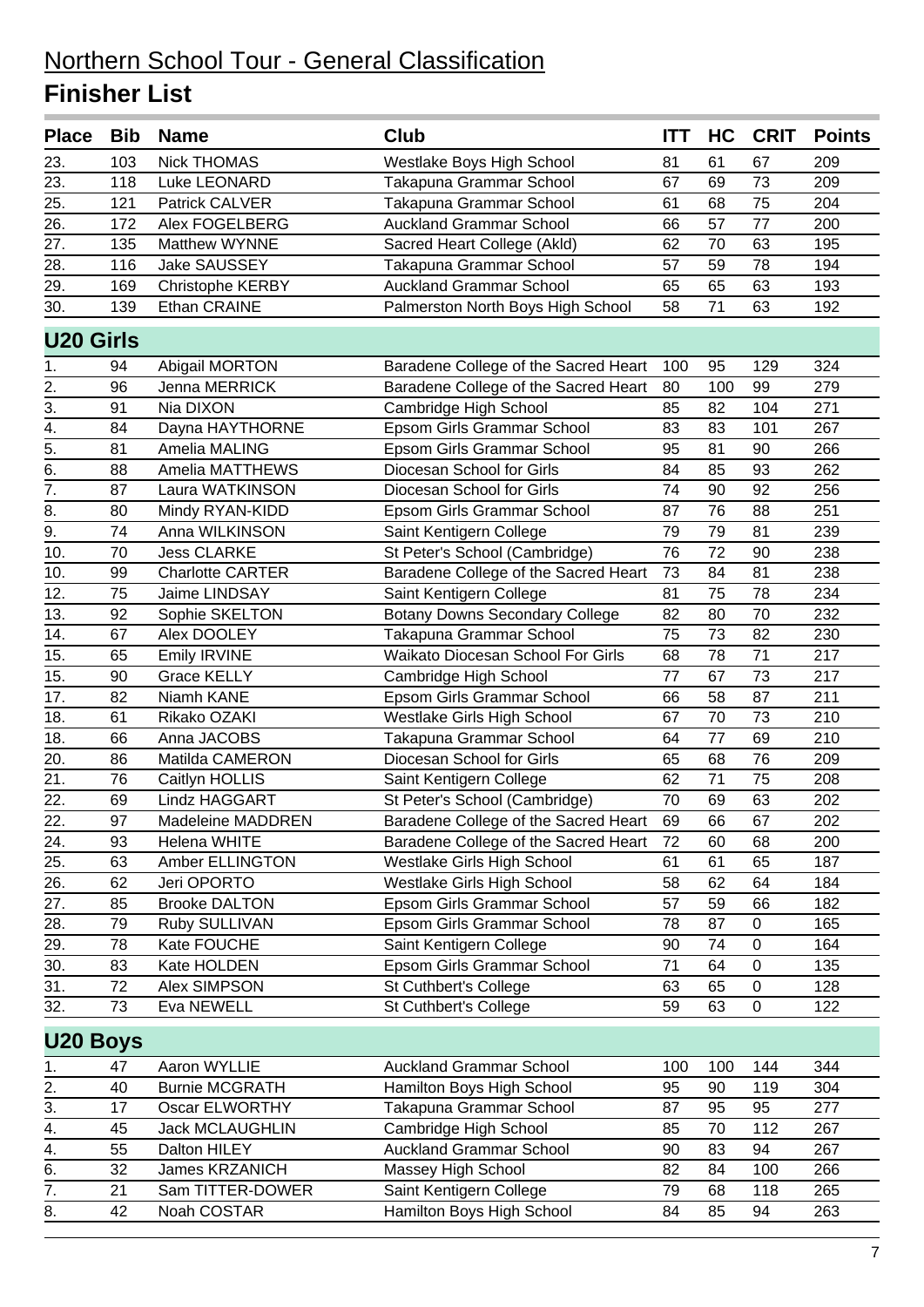| <b>Place</b>      | Bib            | <b>Name</b>              | <b>Club</b>                    | <b>ITT</b>  | HC | <b>CRIT</b> | <b>Points</b> |
|-------------------|----------------|--------------------------|--------------------------------|-------------|----|-------------|---------------|
| 9.                | 49             | <b>Gus ULLRICH</b>       | <b>Auckland Grammar School</b> | 77          | 82 | 90          | 249           |
| 10.               | 20             | Henry LEVETT             | <b>Scots College</b>           | 83          | 72 | 89          | 244           |
| 11.               | 33             | Liam HEWLETT             | Massey High School             | 80          | 79 | 81          | 240           |
| 12.               | 37             | Theo GILBERTSON          | King's College                 | 81          | 81 | 76          | 238           |
| 13.               | 35             | Alexander ELLWOOD        | Massey High School             | 78          | 71 | 84          | 233           |
| 14.               | 44             | <b>Jarred TREYMANE</b>   | Cambridge High School          | 67          | 87 | 68          | 222           |
| 15.               | 24             | Ryan CHURCH              | Saint Kentigern College        | 74          | 73 | 74          | 221           |
| 16.               | 14             | Adam MCPHEAT             | Takapuna Grammar School        | 68          | 78 | 73          | 219           |
| 17.               | 54             | Matt ILLING              | <b>Auckland Grammar School</b> | 70          | 76 | 72          | 218           |
| 18.               | 13             | Jonathan NICHOLAS        | Takapuna Grammar School        | 72          | 74 | 70          | 216           |
| 19.               | 31             | <b>Bradley LAURIE</b>    | Massey High School             | 71          | 66 | 75          | 212           |
| 20.               | 3              | Reuben SOARES            | Westlake Boys High School      | 75          | 80 | 56          | 211           |
| 21.               | 26             | <b>James MATTHEWS</b>    | Sacred Heart College (Akld)    | 69          | 65 | 71          | 205           |
| 22.               | 56             | <b>Josh HAMILTON</b>     | <b>Auckland Grammar School</b> | 61          | 75 | 67          | 203           |
| 23.               | 1              | Bingzheng YAN            | Westlake Boys High School      | 64          | 54 | 77          | 195           |
| 24.               | 15             | <b>Jack MCKINNEY</b>     | Takapuna Grammar School        | 57          | 67 | 68          | 192           |
| 25.               | 39             | <b>Timothy NG</b>        | Hamilton Boys High School      | 66          | 55 | 69          | 190           |
| $\overline{26}$ . | 16             | Harry LOCHHEAD           | Takapuna Grammar School        | 59          | 69 | 60          | 188           |
| 27.               | 59             | <b>Thomas CHAPMAN</b>    | <b>ACG Parnell College</b>     | 53          | 77 | 55          | 185           |
| 28.               | 23             | Matthew FAULCONBRIDGE    | Saint Kentigern College        | 63          | 63 | 57          | 183           |
| 29.               | $\overline{7}$ | Adam CURLEWIS            | Westlake Boys High School      | 62          | 57 | 61          | 180           |
| 30.               | 4              | Finn RAMSAY              | Westlake Boys High School      | 65          | 50 | 63          | 178           |
| 31.               | 58             | <b>Dominic BURKHARDT</b> | <b>Auckland Grammar School</b> | 58          | 61 | 58          | 177           |
| 32.               | 34             | <b>Jack HASLAM</b>       | Massey High School             | 55          | 56 | 64          | 175           |
| 33.               | 11             | Pattanadon BENJATIKUL    | Takapuna Grammar School        | 60          | 47 | 65          | 172           |
| $\overline{34}$ . | 41             | Yudong MA                | Hamilton Boys High School      | 50          | 59 | 62          | 171           |
| 35.               | 9              | Benjamin CLARK           | Westlake Boys High School      | 56          | 53 | 59          | 168           |
| 35.               | 38             | Santiago RODRIGUEZ       | Hamilton Boys High School      | 52          | 64 | 52          | 168           |
| 37.               | 29             | Kaelen VAN VUGT          | Massey High School             | 54          | 58 | 54          | 166           |
| 38.               | 50             | Joshua ROBERTS           | <b>Auckland Grammar School</b> | 47          | 62 | 51          | 160           |
| 39.               | $\overline{2}$ | Duncan TOLMIE            | Westlake Boys High School      | 49          | 60 | 49          | 158           |
| 40.               | 6              | Jacob DE JONGE           | Westlake Boys High School      | 51          | 52 | 50          | 153           |
| 41.               | 30             | Daniel TREW              | Massey High School             | 48          | 49 | 53          | 150           |
| 42.               | 25             | Peter BLACKHALL          | Sacred Heart College (Akld)    | 45          | 51 | $\mathbf 0$ | 96            |
| 43.               | 48             | <b>Oliver WARD</b>       | <b>Auckland Grammar School</b> | $\mathbf 0$ | 95 | $\pmb{0}$   | 95            |
| 44.               | 19             | Josh HIPKINS             | St Peter's College (Akld)      | 46          | 48 | $\pmb{0}$   | 94            |
|                   |                | <b>U16 Boys B Grade</b>  |                                |             |    |             |               |
| 1.                | 222            | Samuel TURNER-O'KEEFFE   | Westlake Boys High School      | 61          | 61 | 64          | 186           |
| 2.                | 225            | Kalib PATTERSON          | Westlake Boys High School      | 58          | 56 | 71          | 185           |
| $\overline{3}$ .  | 263            | <b>Tim MATTHEWS</b>      | King's College                 | 56          | 54 | 73          | 183           |
| 4.                | 264            | Hunter DEAVOLL           | King's College                 | 63          | 53 | 66          | 182           |
| $\overline{5}$ .  | 280            | Sam HEYES                | <b>Auckland Grammar School</b> | 59          | 63 | 54          | 176           |
| 6.                | 229            | <b>Oliver SKILTON</b>    | Takapuna Grammar School        | 53          | 45 | 67          | 165           |
| $\overline{7}$ .  | 278            | Oliver LAMONT            | <b>Auckland Grammar School</b> | 49          | 55 | 54          | 158           |
| 8.                | 228            | Jake WOOD                | Takapuna Grammar School        | 46          | 59 | 51          | 156           |
| $\overline{9}$ .  | 260            | <b>Oliver MARCHL</b>     | Macleans College               | 52          | 51 | 51          | 154           |
| 10.               | 245            | Luke BISHOP              | Selwyn College                 | 48          | 47 | 55          | 150           |
| 11.               | 267            | Max WALSHE               | Hamilton Boys High School      | 51          | 50 | 45          | 146           |
| 12.               | 284            | <b>Oliver CHRISTIE</b>   | <b>Auckland Grammar School</b> | 44          | 49 | 49          | 142           |
| $\overline{12.}$  | 285            | <b>Oliver BURT</b>       | <b>Auckland Grammar School</b> | 50          | 44 | 48          | 142           |
| 14.               | 248            | <b>Winston ZHANG</b>     | Saint Kentigern College        | 43          | 41 | 52          | 136           |
|                   |                |                          |                                |             |    |             |               |